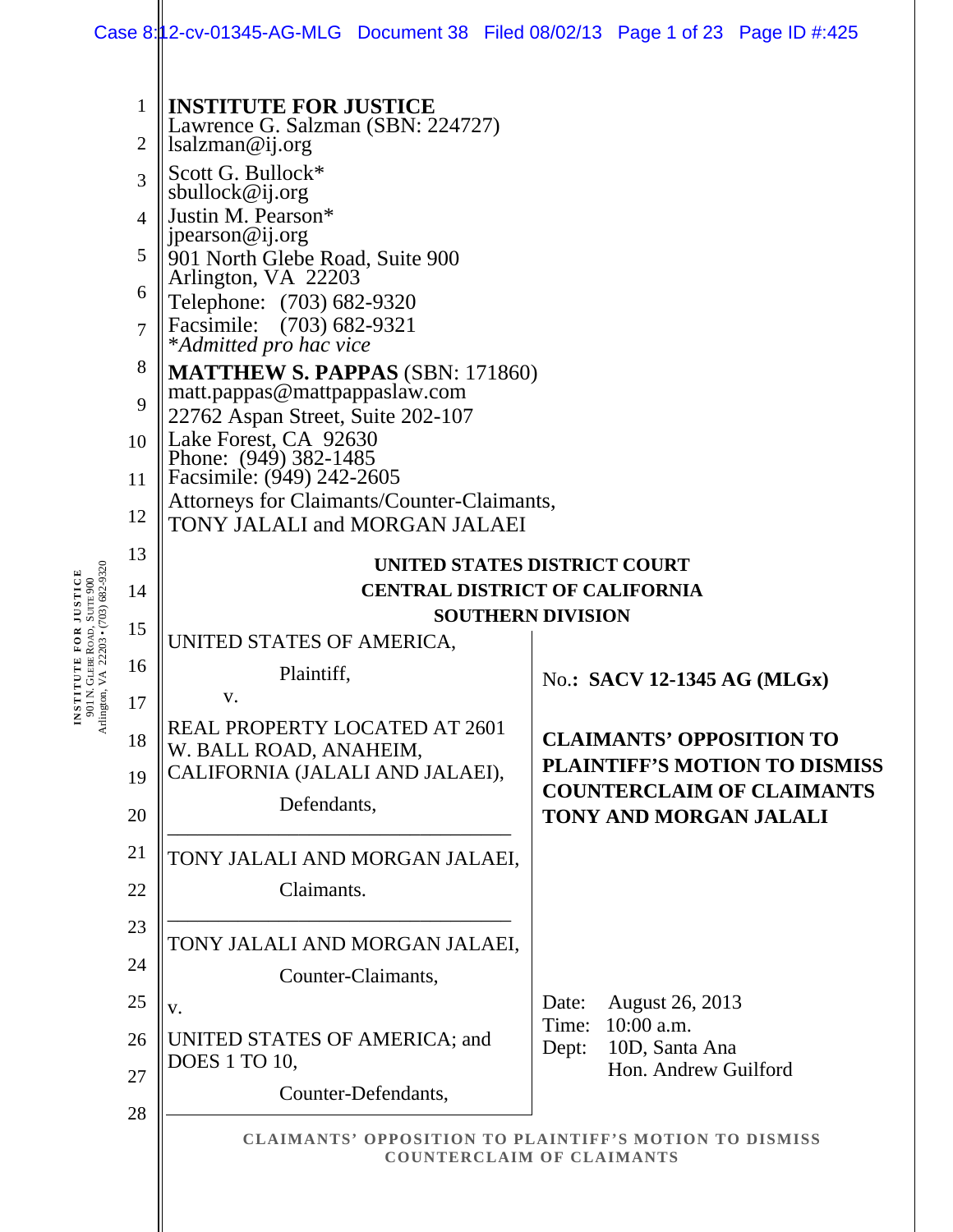| $\mathbf{1}$   | <b>TABLE OF CONTENTS</b>                                                                                                                                 |         |
|----------------|----------------------------------------------------------------------------------------------------------------------------------------------------------|---------|
| $\overline{2}$ |                                                                                                                                                          | Page(s) |
| 3              |                                                                                                                                                          |         |
| $\overline{4}$ |                                                                                                                                                          |         |
| 5              |                                                                                                                                                          |         |
| 6              |                                                                                                                                                          |         |
| 7              |                                                                                                                                                          |         |
| 8<br>$\alpha$  | $\prod$ .<br>The Answer and Counterclaim Sufficiently Alleges That the United<br>States' Forfeiture Action Violates the Jalalis' Constitutional Rights 6 |         |

| A. The collusion between the United States and local Anaheim officials |
|------------------------------------------------------------------------|
|                                                                        |
|                                                                        |

|    | B. The forfeiture of the Jalalis' property violates their Fifth Amendment                                                                        |  |
|----|--------------------------------------------------------------------------------------------------------------------------------------------------|--|
| Ш. | The Counterclaim Sufficiently Alleges That the United States' Forfeiture<br>Action Violates the Jalalis' Rights under the Civil Asset Forfeiture |  |
|    | A. The Jalalis' property is only incidentally connected to conduct giving                                                                        |  |

| B. The Government's proposed forfeiture is grossly disproportionate  |
|----------------------------------------------------------------------|
| to any alleged conduct giving rise to forfeiture by third parties 16 |

CONCLUSION ........................................................................................................ 17

27

28

**INSTITUTE FOR JUSTICE** 901 N. GLEBE ROAD, SUITE 900 Arlington, VA 22203 • (703) 682-9320 9

10

11

12

13

14

15

16

17

18

**CLAIMANTS' OPPOSITION TO PLAINTIFF'S MOTION TO DISMISS**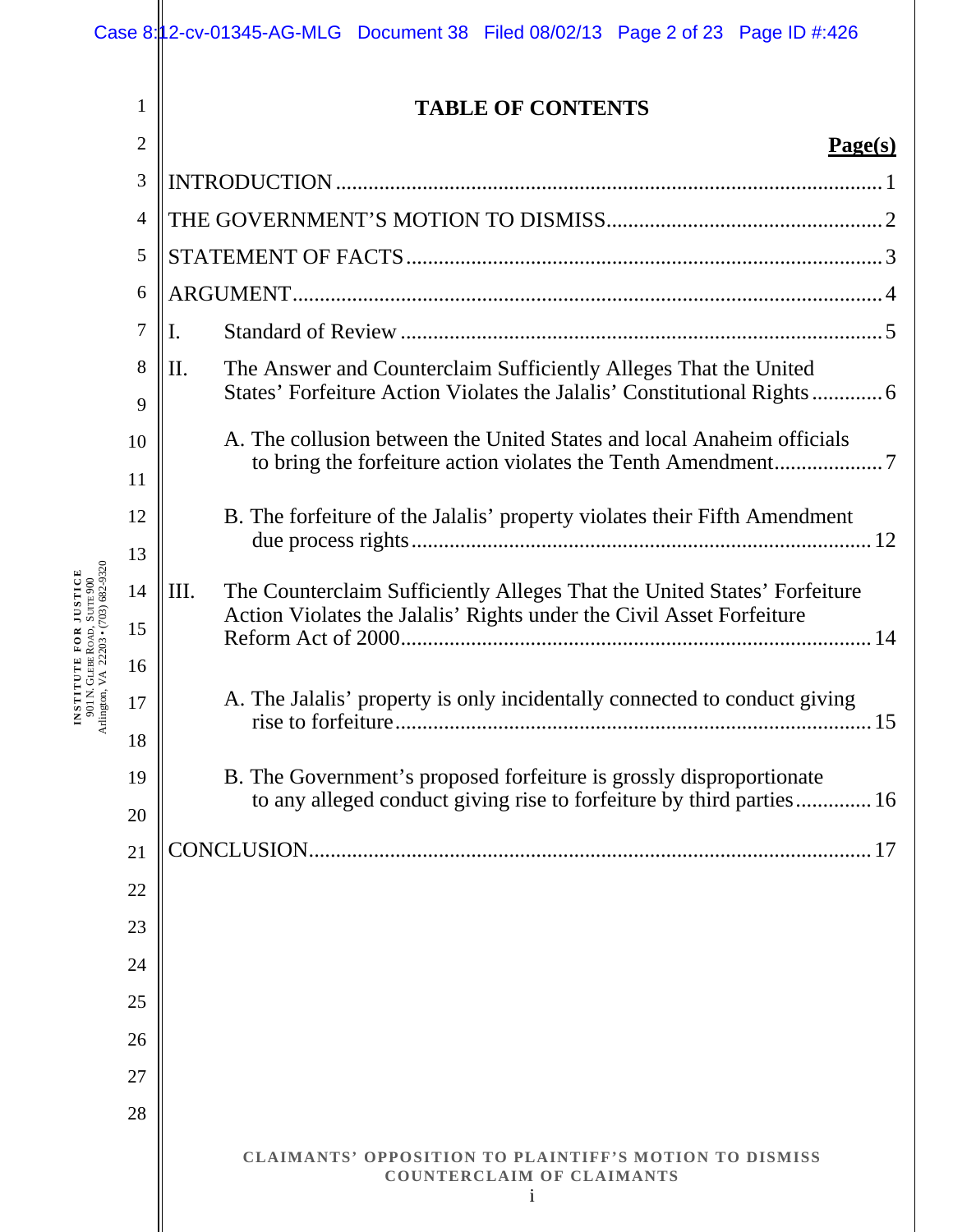# Case 8:12-cv-01345-AG-MLG Document 38 Filed 08/02/13 Page 3 of 23 Page ID #:427

| 1              | <b>TABLE OF AUTHORITIES</b>                                                   |
|----------------|-------------------------------------------------------------------------------|
| $\overline{2}$ | Page(s)<br><b>Cases</b>                                                       |
| 3              |                                                                               |
| $\overline{4}$ |                                                                               |
| 5              |                                                                               |
| 6              |                                                                               |
| 7              |                                                                               |
| 8              |                                                                               |
| 9              |                                                                               |
| 10             |                                                                               |
| 11             |                                                                               |
| 12             |                                                                               |
| 13             |                                                                               |
| 14             |                                                                               |
| 15             |                                                                               |
| 16             | United States v. \$191,910 in U.S. Currency, 16 F.3d 1051 (9th Cir. 1994)  12 |
| 17             | United States v. 434 Main Street, Civ. A. No. 09-11635-JGD,                   |
| 18             |                                                                               |
| 19             | United States v. One 1936 Model Ford V-8 De Luxe Coach,                       |
| 20             |                                                                               |
| 21             |                                                                               |
| 22             | United States v. Riverbend Farms, Inc., 847 F.2d 553 (9th Cir. 1988)  12      |
| 23             |                                                                               |
| 24             |                                                                               |
| 25             | United States v. Two Tracts of Real Prop., 998 F.2d 204 (4th Cir. 1993) 15    |
| 26             |                                                                               |
| 27             |                                                                               |
| 28             |                                                                               |
|                |                                                                               |

**INSTITUTE FOR JUSTICE** 901 N. GLEBE ROAD, SUITE 900 Arlington, VA 22203 • (703) 682-9320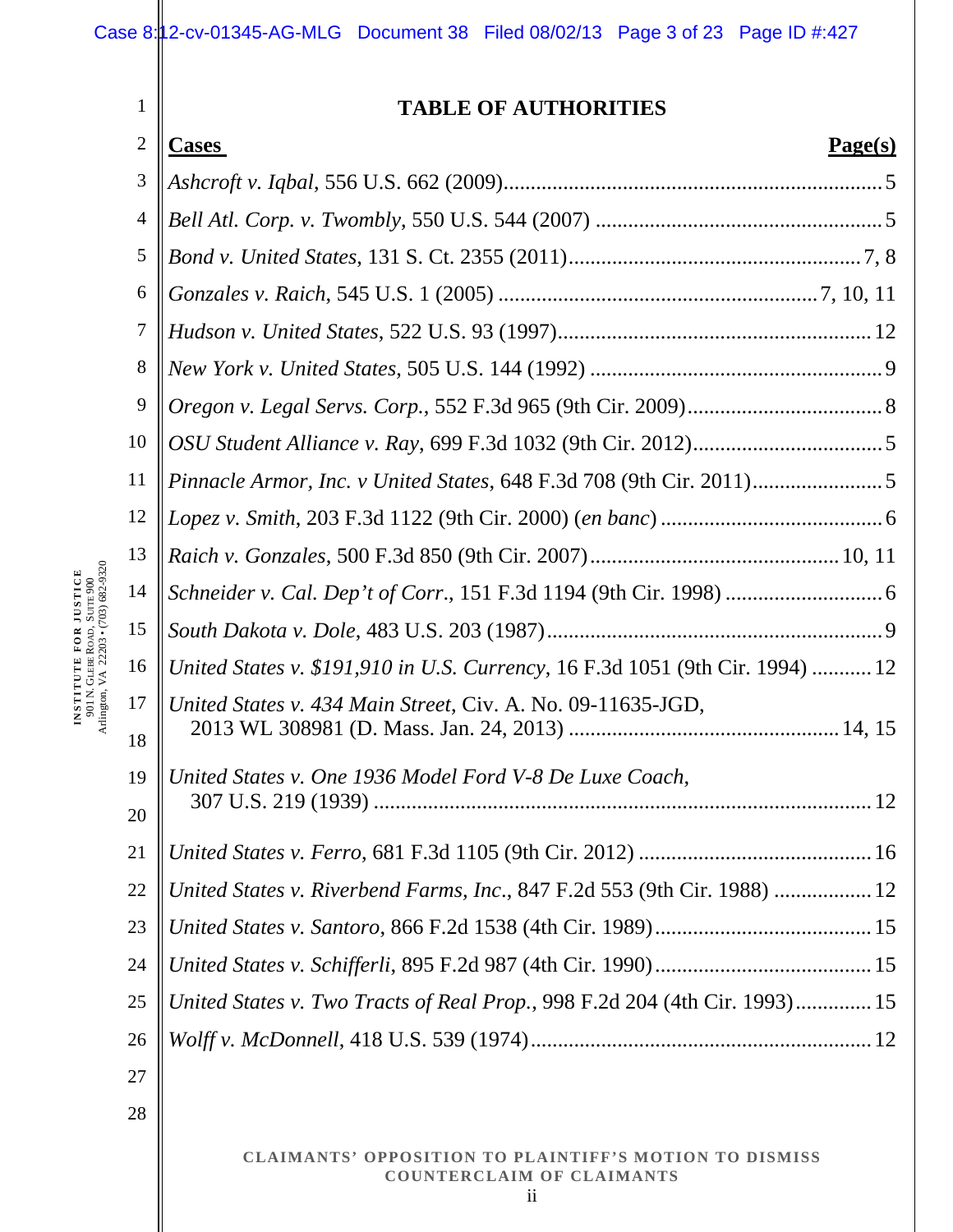# Case 8:12-cv-01345-AG-MLG Document 38 Filed 08/02/13 Page 4 of 23 Page ID #:428

| $\mathbf{1}$   | <b>Constitutional Provisions</b>                                                                                                |
|----------------|---------------------------------------------------------------------------------------------------------------------------------|
| $\overline{2}$ |                                                                                                                                 |
| 3              |                                                                                                                                 |
| $\overline{4}$ |                                                                                                                                 |
| 5              |                                                                                                                                 |
| 6              | <b>Statutes, Codes and Rules</b>                                                                                                |
| 7              |                                                                                                                                 |
| 8              |                                                                                                                                 |
| 9              |                                                                                                                                 |
| 10             |                                                                                                                                 |
| 11             | Cal. Health & Safety Code                                                                                                       |
| 12             |                                                                                                                                 |
| 13             |                                                                                                                                 |
| 14             | <b>Federal Rule of Civil Procedure</b>                                                                                          |
| 15             |                                                                                                                                 |
| 16             |                                                                                                                                 |
| 17             | <b>Other Authorities</b>                                                                                                        |
| 18             | U.S. Attorney for the Central District of California, <i>Commercial Marijuana</i>                                               |
| 19             | Businesses in Santa Ana Targeted with Justice Department Warning Letters and<br>Asset Forfeiture Lawsuits (April 18, 2013),     |
| 20             | http://www.justice.gov/usao/cac/Pressroom/2013/053.html                                                                         |
| 21             |                                                                                                                                 |
| 22             | U.S. Department of Justice, Guide to Equitable Sharing for State and Local Law                                                  |
| 23             | Enforcement Agencies 3, http://www.justice.gov/usao/ri/projects/esguidelines.pdf                                                |
| 24             |                                                                                                                                 |
| 25             | U.S. Drug Enforcement Administration, California's Top Federal Law                                                              |
| 26             | Enforcement Officials Announce Enforcement Actions Against State's Widespread<br>and Illegal Marijuana Industry (Oct. 7, 2011), |
| 27             | http://www.justice.gov/dea/pubs/pressrel/pr100711.html                                                                          |
| 28             |                                                                                                                                 |
|                | <b>CLAIMANTS' OPPOSITION TO PLAINTIFF'S MOTION TO DISMISS</b><br><b>COUNTERCLAIM OF CLAIMANTS</b><br>iii                        |

**INSTITUTE FOR JUSTICE** 901 N. GLEBE ROAD, SUITE 900 Arlington, VA 22203 • (703) 682-9320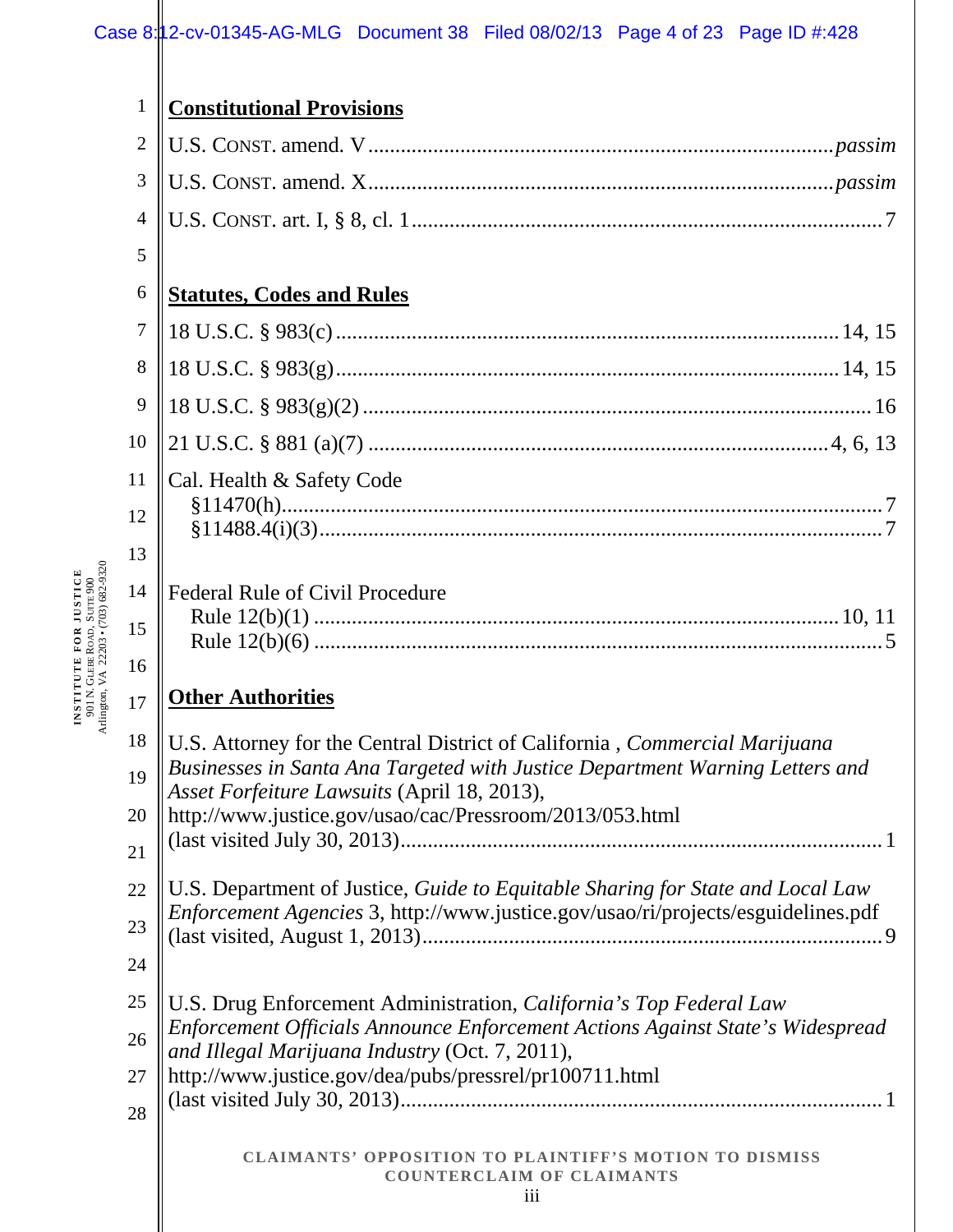1 2 3 4 Claimants Tony and Morgan Jalali ("Jalalis") respectfully submit this memorandum in opposition to the United States' Motion to Dismiss Counterclaim of Claimants Tony and Morgan Jalali (Pl.'s Mot.) [Docket No. 37], filed on July 15, 2013.

# **INTRODUCTION**

6 7 8 9 10 11 12 13 14 15 16 17 Since 2011, the United States has waged an unprecedented campaign in California to enforce its prohibition on the possession and sale of marijuana, aggressively using civil forfeiture as its primary tool.<sup>1</sup> The United States Attorney's Office for the Central District of California has filed more than 30 forfeiture actions against landlords and issued more than 525 letters threatening lawsuits against additional property owners during this time.<sup>2</sup> Using a federal program known as "equitable sharing," the United States has recruited municipal officials in California to assist in the enforcement of federal law, subverting California's own law concerning both forfeiture and medical marijuana. The equitable sharing program makes those municipalities eligible to receive substantial payments from the proceeds of forfeitures which they would be barred from accomplishing under state law.

18 19 20 21 Civil forfeiture is a draconian penalty that has long been disfavored by courts for its harsh punishment of innocent property owners who often lose their property without being convicted, or even charged, with any crime. While the government would like to portray this case as a simple controlled-substances

22

5

- 23 1 Press Release, U.S. Drug Enforcement Administration, *California's Top Federal Law Enforcement Officials Announce Enforcement Actions Against State's*
- 24 *Widespread and Illegal Marijuana Industry* (Oct. 7, 2011),
- 25 http://www.justice.gov/dea/pubs/pressrel/pr100711.html (last visited July 30, 2013).

26 2 Press Release, U.S. Attorney for the Central District of California , *Commercial Marijuana Businesses in Santa Ana Targeted with Justice Department Warning* 

27 *Letters and Asset Forfeiture Lawsuits* (April 18, 2013),

28 http://www.justice.gov/usao/cac/Pressroom/2013/053.html (last visited July 30, 2013).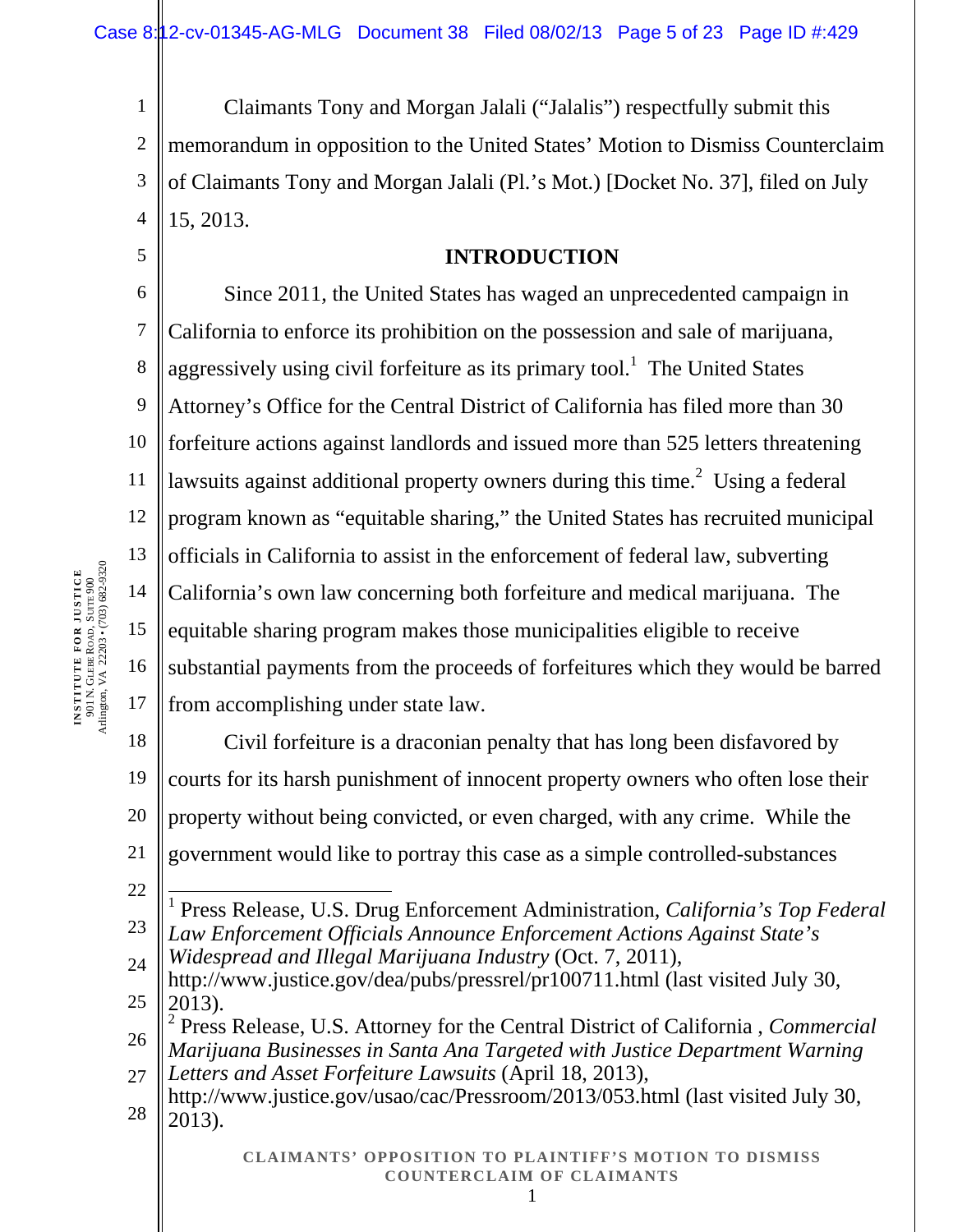1 2 3 enforcement action, it is not: it is about an overreaching federal policy which, left unchecked, abuses the property rights of innocent owners and attacks the system of federalism at the heart of the U.S. Constitution.

4 5 6 7 8 9 10 11 12 13 In the instant civil forfeiture action, the United States attempts to take the Jalalis' \$1.5 million office building in Anaheim, Calif., for allegedly facilitating the sale of marijuana. *See* Verified Complaint for Forfeiture ("Compl.") [Docket No. 1]. On May 1, 2013, after unsuccessfully moving to dismiss the government's action, the Jalalis answered the government's Complaint. *See* Claimants' Answer, Affirmative Defenses, and Counter-Claim ("Answer and Counterclaim") [Docket No. 29]. The Jalalis asserted counterclaims seeking injunctive and declaratory relief against violations of their rights under the Tenth and Fifth Amendments to the U.S. Constitution and the Civil Asset Forfeiture Reform Act of 2000 ("CAFRA"). The United States now seeks to dismiss those counterclaims.

# **THE GOVERNMENT'S MOTION TO DISMISS**

15 16 17 18 19 20 21 22 23 The government erroneously states that the "majority of [the Jalalis'] claims have already been rejected by the Supreme Court and the Ninth Circuit." Pl.'s Mot. at 2. It further argues that the Jalalis "have failed to state either a factual or legal basis for any of their claims" and asks this Court to dismiss the counterclaims "with prejudice." *Id.* at 6. The government's argument proceeds from the wrong premise that the Jalalis' claims are "essentially identical to" claims raised in past cases involving an alleged right to use medical marijuana. *Id*. at 7. The Jalalis' claims do not concern a right to use medical marijuana, but rather challenge the *limits of the federal civil forfeiture power*.

24 25 26 27 28 The government's motion relies entirely, therefore, on precedent that has no application to this case. Not one of the cases raised by the government in its motion even concerns the particular claims that the Jalalis have made. And none of the Jalalis' actual claims are foreclosed by precedent because they are genuine issues of first impression that have neither been considered nor decided by the

> **CLAIMANTS' OPPOSITION TO PLAINTIFF'S MOTION TO DISMISS COUNTERCLAIM OF CLAIMANTS**  2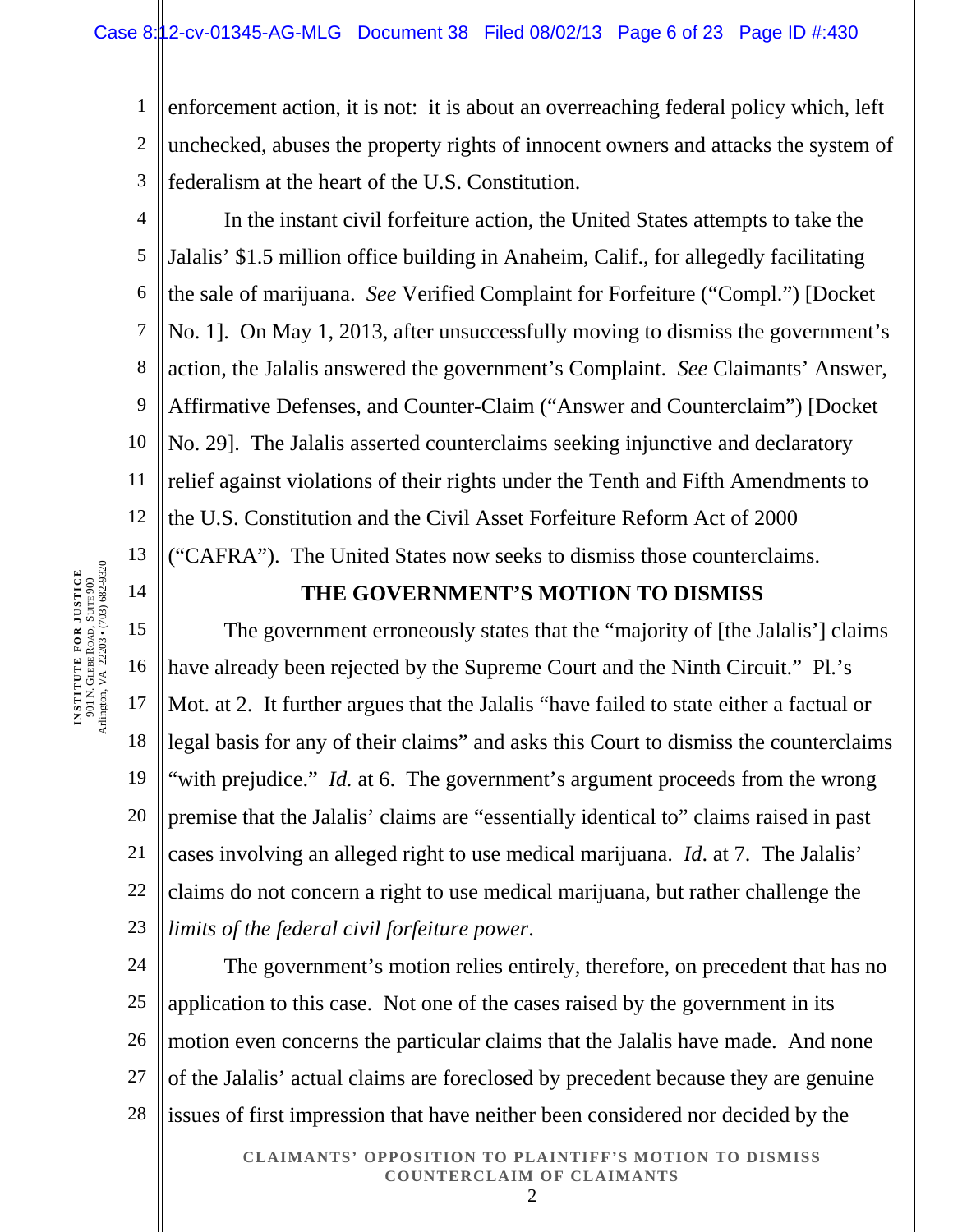1 2 3 4 5 United States Supreme Court or the Ninth Circuit (or by any district court within the circuit). The government's motion simply ignores the Jalalis' actual claims, which have been adequately pled. The Jalalis are entitled to have their claims decided on a full factual record. For the reasons set forth below, the government's motion must be denied.

#### **STATEMENT OF FACTS**

7 8 9 10 11 12 13 14 15 16 The Jalalis own the property at 2601 W. Ball Road, Anaheim, Calif., which is the subject of this case. Answer and Counterclaim at 2. They purchased the property in 2003 and, during February 2012, they paid off the mortgage. *Id*. In August 2012, the government filed the instant action asking the Court to "decree forfeiture of the defendant [property] to the plaintiff" for allegedly facilitating narcotics violations at the property. Compl. at 9. During 2011 and 2012, two separate medical marijuana businesses leased space from the Jalalis and operated openly at the property—"Patient Premium Collective," for about four months during 2011, and "Releaf Health and Wellness," for approximately one year. Answer and Counterclaim at 3-6.

17 18 19 20 21 22 23 24 25 26 27 28 The forfeiture action is based on an investigation by the Anaheim Police Department, in which an undercover officer made a \$37 transaction, using a medical marijuana card evidencing a doctor's recommendation for the drug under California state law. *See* Compl. ¶ 22. On information and belief, Anaheim officials reported their investigation of the Jalalis' property and its tenants to the U.S. Attorney's Office, which then launched this action as part of its campaign in which municipalities are cooperating with the federal government to bring federal forfeiture actions against medical marijuana dispensary landlords in the Central District of California. Answer and Counterclaim at 11-12. Pursuant to a federal forfeiture program known as "equitable sharing," up to 80 percent of the proceeds from the forfeiture of the Jalalis' property may be paid to the Anaheim Police Department for its assistance.

#### **CLAIMANTS' OPPOSITION TO PLAINTIFF'S MOTION TO DISMISS COUNTERCLAIM OF CLAIMANTS**  3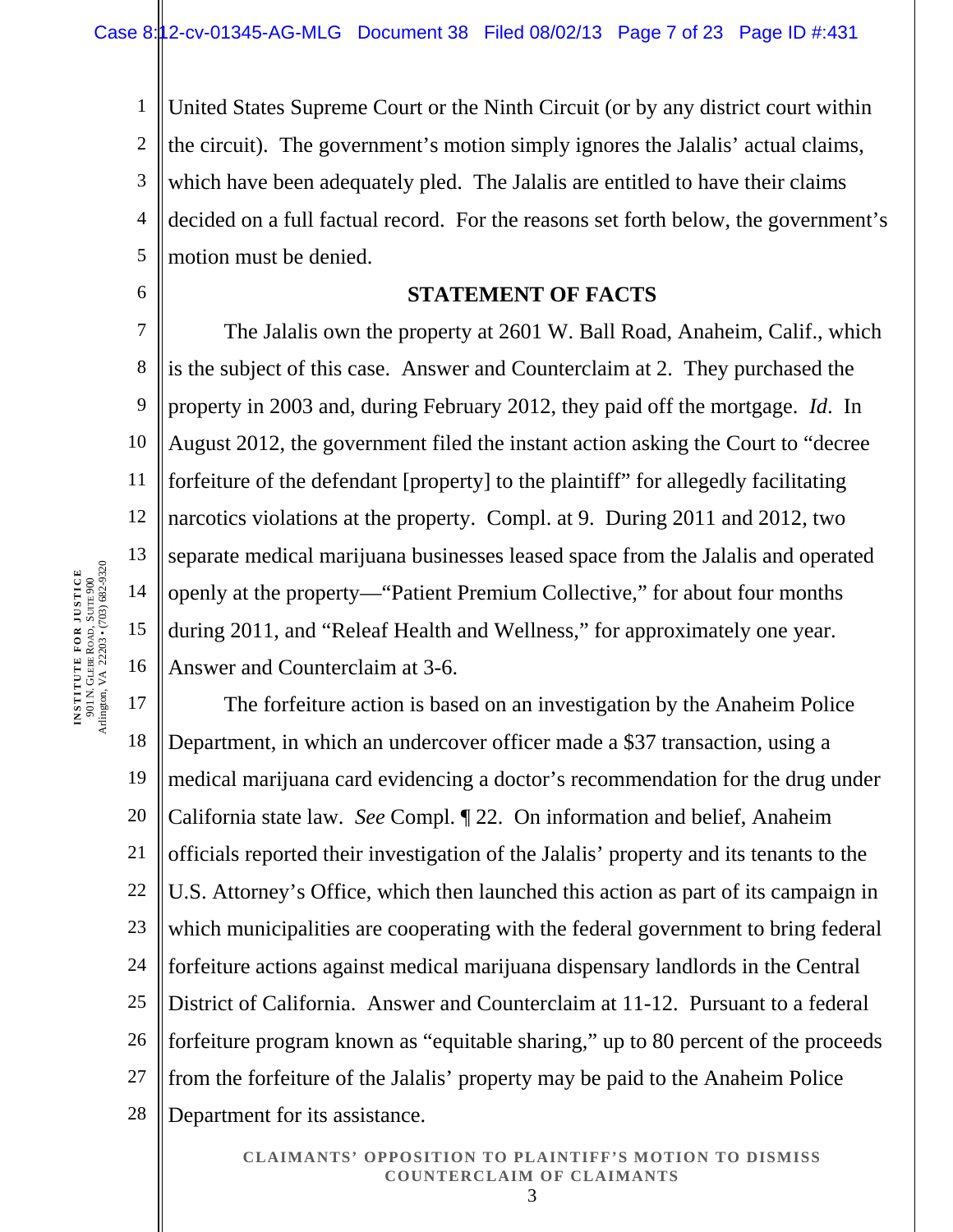1 2 3 4 5 6 7 8 9 10 11 12 One day after receiving the Complaint from the government, Mr. Jalali asked the only medical marijuana tenant on the premises to leave. The tenant agreed and no medical marijuana dispensary is located at the property today. Answer and Counterclaim at 5-6. When Mr. Jalali corresponded with the U.S. Attorney's Office to request that it withdraw the case, explaining the history of the property, that he had evicted all medical marijuana tenants, and that he had no interest or intention to rent to such tenants in the future, he was told that the case would not be dropped and it was recommended to him that he should get a lawyer to defend his property. Neither the Jalalis or their dispensary tenants, nor any of the dispensaries' patients, have been charged with any crime. *Id*. at 5-6, 9. Nor have any civil forfeiture actions been filed against the dispensaries or their patients. *Id*. at 5-6.

#### **ARGUMENT**

14 15 16 17 18 19 20 21 22 23 24 25 The Jalalis' Answer and Counterclaim makes three claims for injunctive and declaratory relief. There are two constitutional claims based on the Tenth Amendment and the Fifth Amendment, respectively, and one statutory claim, based on CAFRA. First, the Jalalis have pled that the federal government's effort to recruit local officials to subvert California state law, particularly through the federal equitable sharing program, violates the Tenth Amendment. Answer and Counterclaim at 12-13. Second, the Jalalis have pled that 21 U.S.C. § 881(a)(7), as applied to them in this action and others similarly situated, violates their Fifth Amendment rights to due process. *Id*. Third, the Jalalis have pled that the government's actions violate CAFRA by attempting to forfeit property that does not have a "substantial connection" to criminal activity within the meaning of that statute and by seeking a "grossly disproportionate" forfeiture. *Id*. at 8 & 13.

26 27 28 The government moves the Court to dismiss the Jalalis' counterclaims on the grounds that (1) the claims have been foreclosed by Ninth Circuit or Supreme Court precedent, thereby allegedly depriving the Court of subject-matter

> **CLAIMANTS' OPPOSITION TO PLAINTIFF'S MOTION TO DISMISS COUNTERCLAIM OF CLAIMANTS**   $\Delta$

**INSTITUTE FOR JUSTICE** 901 N. GLEBE ROAD, SUITE 900 Arlington, VA 22203 • (703) 682-9320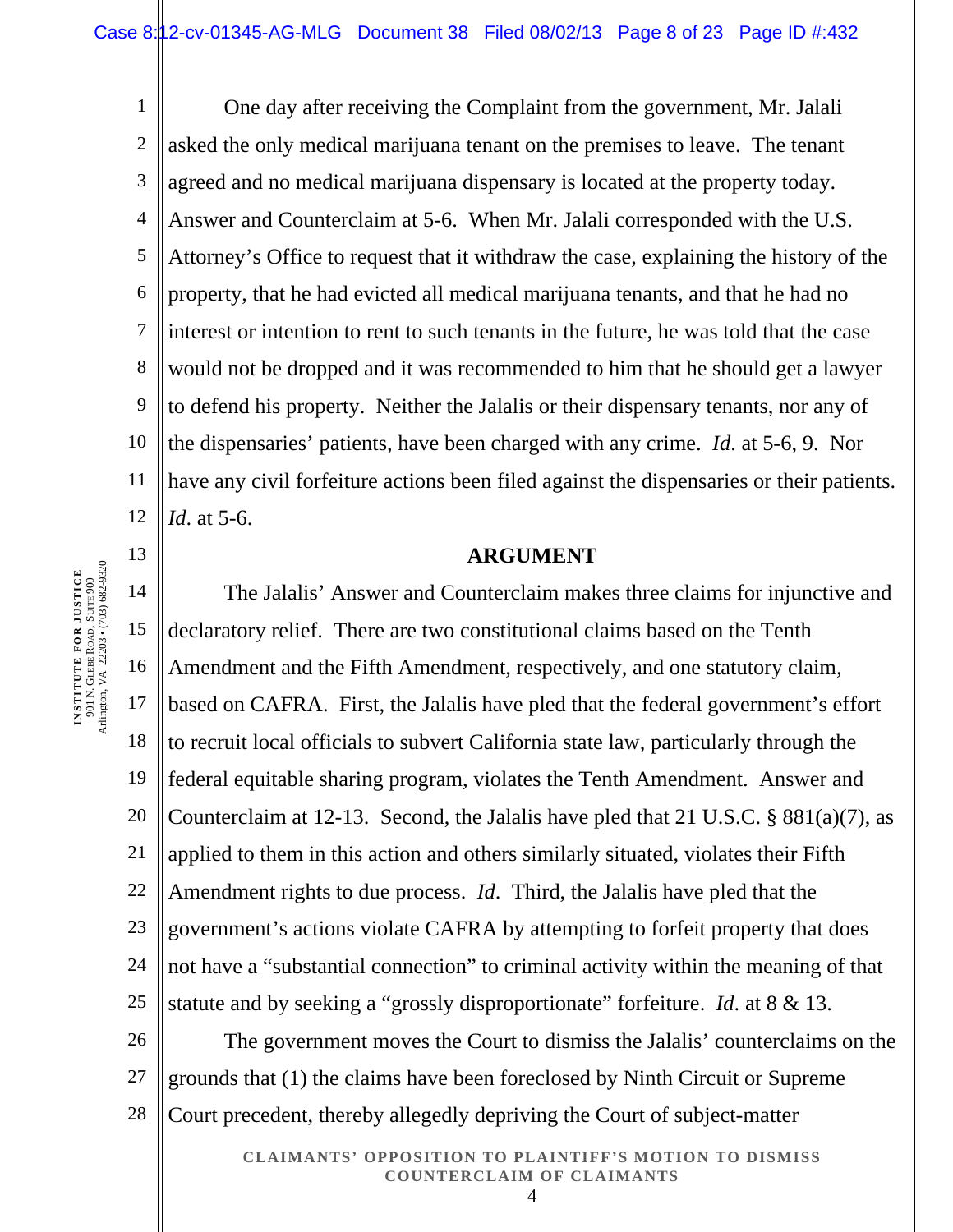1 2 3 4 5 jurisdiction and (2) the Jalalis' Answer and Counterclaim fails to state a plausible claim. Neither the Ninth Circuit nor the Supreme Court has ruled on the questions presented by the Jalalis' counterclaims, however, and the Jalalis have more than sufficiently pled facts establishing causes of action under the Tenth and Fifth Amendments and CAFRA.

6 7 8 9 10 11 12 Part I of this response will set the context for deciding the government's motion by establishing the proper standard of review. Part II will demonstrate that the Jalalis' Answer and Counterclaim sufficiently alleges constitutional claims and will explain why the government's assertion that those claims are barred by precedent is wrong. Part III will demonstrate that the Jalalis' Answer and Counterclaim sufficiently alleges statutory claims to relief under CAFRA and why the government's motion to dismiss must fail.

## **I. Standard of Review.**

14 15 16 17 18 19 20 21 22 23 24 25 26 27 The inquiry in a motion to dismiss is straightforward: A court must take all the facts in the pleadings as true and determine whether the pleadings state a plausible claim for relief. *Ashcroft v. Iqbal*, 556 U.S. 662, 678 (2009); *Pinnacle Armor, Inc. v United States*, 648 F.3d 708, 721 (9th Cir. 2011) (A plaintiff is "not required to demonstrate anything in order to survive a Rule 12(b)(6) motion to dismiss. Rather, it only needs to *allege* sufficient factual matter, accepted as true, to state a claim to relief.") (emphasis in original) (internal quotation marks omitted). The counterclaim must be more than mere "labels and conclusions," *Bell Atl. Corp. v. Twombly*, 550 U.S. 544, 555 (2007), but need not include "detailed factual allegations." *Iqbal*, 556 U.S. at 678. The pleadings "must contain sufficient factual matter, accepted as true, to state a claim to relief that is plausible," *Iqbal*, 556 U.S. at 663 (quoting *Twombly*, 550 U.S. at 570), "meaning something more than a sheer possibility, but less than a probability." *OSU Student Alliance v. Ray*, 699 F.3d 1032, 1078 (9th Cir. 2012) (internal quotation marks

> **CLAIMANTS' OPPOSITION TO PLAINTIFF'S MOTION TO DISMISS COUNTERCLAIM OF CLAIMANTS**  5

**INSTITUTE FOR JUSTICE** 901 N. GLEBE ROAD, SUITE 900 Arlington, VA 22203 • (703) 682-9320 13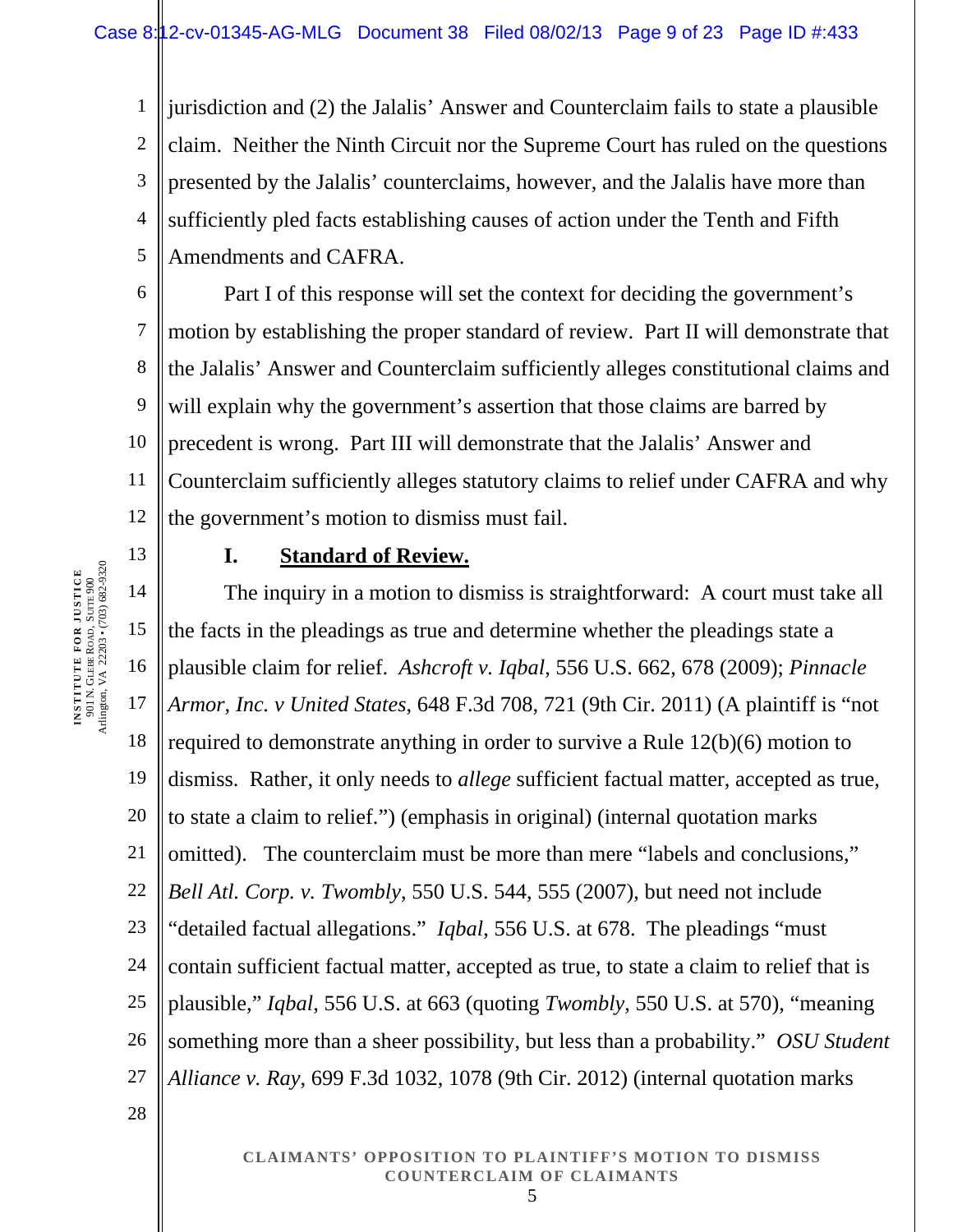1 2 omitted). As is shown further below, the Jalalis' counterclaim more than sufficiently pleads plausible claims.

3 4 5 6 7 8 To the extent that pleadings may be deemed insufficient, however, dismissal without leave to amend is improper unless it is clear that the pleading could not be cured by any amendment. *See Lopez v. Smith*, 203 F.3d 1122, 1130-31 (9th Cir. 2000) (*en banc*) (explaining that leave to amend should be given unless no possible amendment could cure the deficiencies in the pleading); *Schneider v. Cal. Dep't of Corr*., 151 F.3d 1194, 1997 (9th Cir. 1998).

# **II. The Answer and Counterclaim Sufficiently Alleges That the United States' Forfeiture Action Violates the Jalalis' Constitutional Rights.**

12 13 14 15 16 17 18 19 20 21 22 23 24 25 Two constitutional claims are raised by the Jalalis' Counterclaim. First, the United States has violated the Tenth Amendment by using the federal equitable sharing program to recruit Anaheim officials to subvert California state law concerning both civil forfeiture and medical marijuana. Second, the government's overreaching application of 21 U.S.C. § 881(a)(7) to the Jalalis' property violates the Jalalis' right to due process under the Fifth Amendment. Although the government argues that the Jalalis' Tenth and Fifth Amendment claims are foreclosed by precedent, none of the cases cited by the government even contain the same claims as the Jalalis have made. Part A below discusses the Jalalis' Tenth Amendment claim; Part B discusses their Fifth Amendment claim. Taking all of the facts in their pleadings as true, as the Court must in considering any motion to dismiss, the Jalalis have stated plausible constitutional claims for relief on both counts.

> **CLAIMANTS' OPPOSITION TO PLAINTIFF'S MOTION TO DISMISS COUNTERCLAIM OF CLAIMANTS**  6

9

10

11

26

27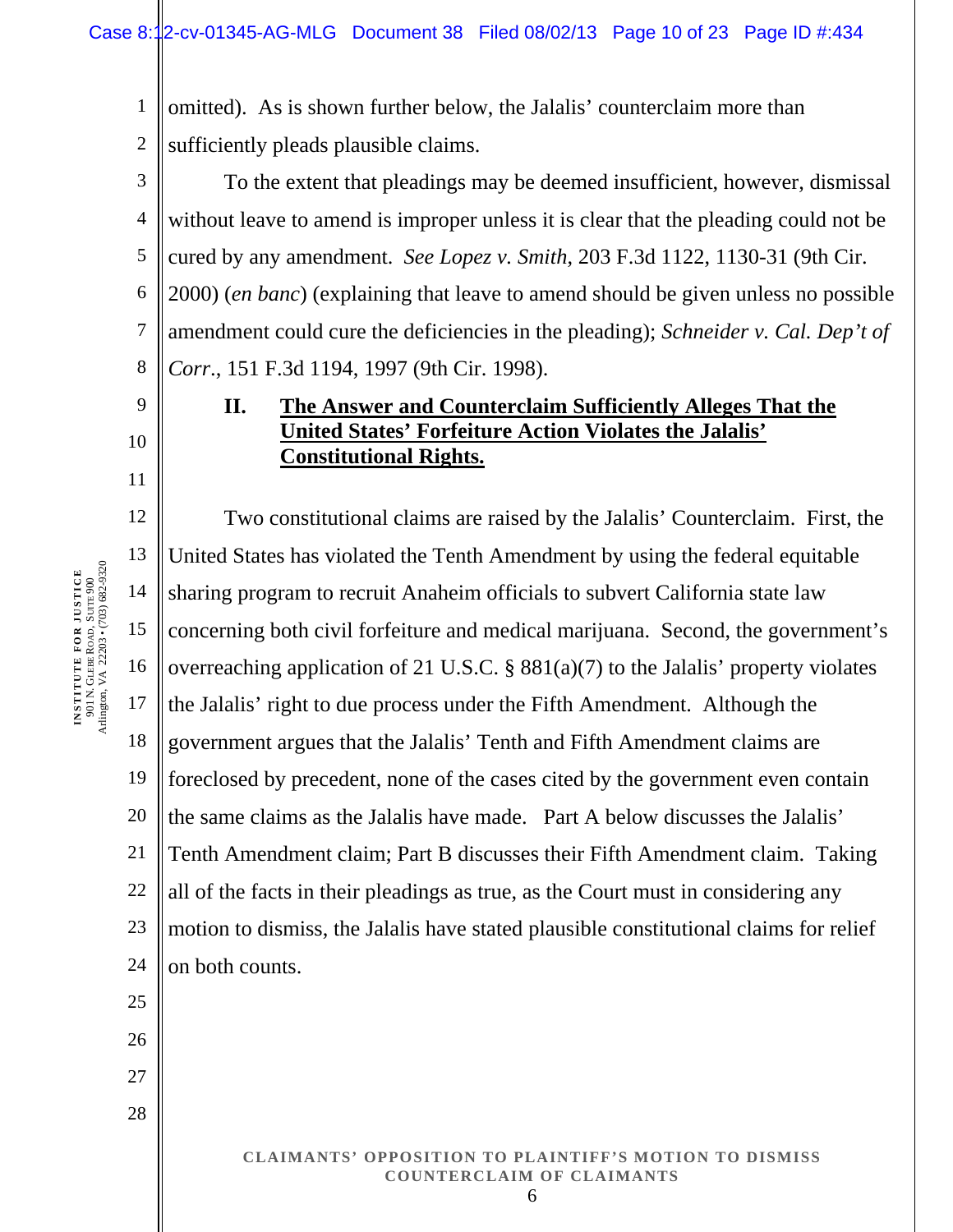# **INSTITUTE FOR JUSTICE** 901 N. GLEBE ROAD, SUITE 900 Arlington, VA 22203 • (703) 682-9320

1

2

3

**A. The collusion between the United States and local Anaheim officials to bring the forfeiture action violates the Tenth Amendment.** 

4 5 6 7 8  $\overline{Q}$ 10 The forfeiture of the Jalalis' property could not occur under California state law. The City of Anaheim would be powerless to take the Jalalis' property because California law prohibits the forfeiture of real property except upon the conviction of the property owner for a felony. S*ee* Cal. Health & Safety Code §§ 11470(h) & 11488.4(i)(3) (West 2013). Moreover, medical marijuana dispensaries operating in compliance with California state law would give local law enforcement officials no cause or authority to pursue the Jalalis' property.

11 12 13 14 15 16 17 18 19 20 The federal equitable sharing program, however, encourages Anaheim officials to team up with the federal government to circumvent state law protections for property owners like the Jalalis and benefit from a forfeiture they are prohibited from accomplishing under California law. The Jalalis claim that the equitable sharing program and Section 881 subvert the sovereignty reserved to the states under the Tenth Amendment by co-opting local law enforcement agencies into the implementation of a federal forfeiture program contrary to state policy. The Jalalis assert that their individual rights under the Tenth Amendment are violated by the equitable sharing program because that program exceeds the lawful exercise of the federal spending power (U.S. CONST. art. I, § 8, cl. 1).

21 22 23 24 25 26 The government's motion to dismiss this claim assumes that the Jalalis' case is similar to past cases involving an alleged right to use and possess marijuana, such as *Gonzales v. Raich*, 545 U.S. 1 (2005), but the Jalalis' claim is entirely different. Their pleadings raise a new claim in an area of law that is completely undeveloped and certainly not foreclosed by precedent. It would be inappropriate, therefore, to resolve their claim on a motion to dismiss.

It was only in 2011, after seventy years of silence on this issue, that the United States Supreme Court held in *Bond v. United States*, 131 S. Ct. 2355

> **CLAIMANTS' OPPOSITION TO PLAINTIFF'S MOTION TO DISMISS COUNTERCLAIM OF CLAIMANTS**  7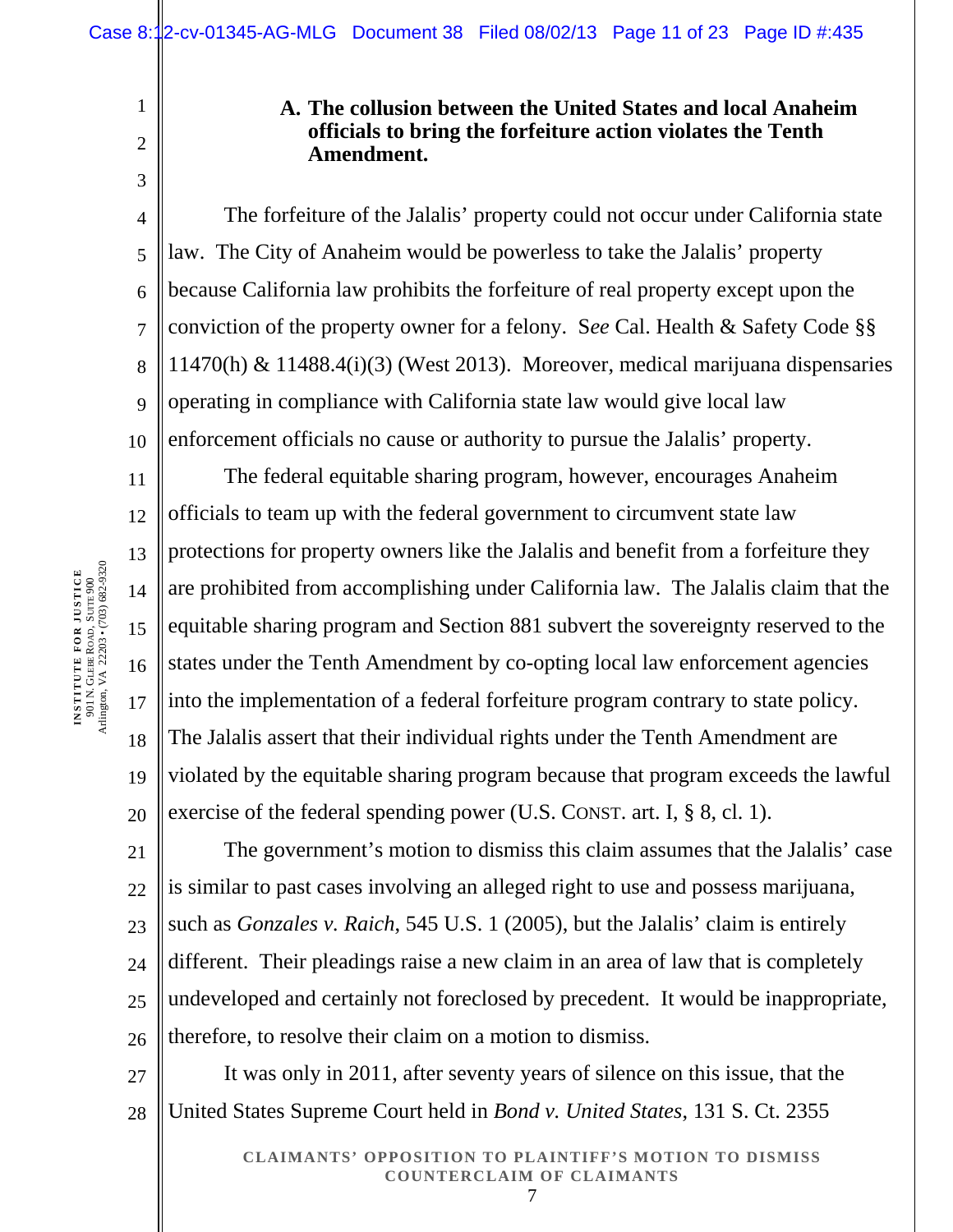1 2 3 4 5 (2011), that individuals such as the Jalalis had standing to assert individual rights against the federal government under the Tenth Amendment. Previously, the Ninth Circuit barred such claims. *See Oregon v. Legal Servs. Corp.*, 552 F.3d 965, 971- 972 (9th Cir. 2009) ("Only states have standing to pursue claims alleging violations of the Tenth Amendment by the federal government.").

6 7 8 9 10 11 12 13 14 15 16 As explained in *Bond*, "[f]ederalism is more than an exercise in setting the boundary between different institutions of government for their own integrity. State sovereignty is not just an end in itself: Rather, federalism secures to citizens the liberties that derive from the diffusion of sovereign power." *Bond*, 131 S.Ct. at 2364 (citations and quotation marks omitted). The Tenth Amendment preserves the balance of authority between the federal and state governments by reserving to the states and to the people all rights not given to Congress through the enumerated powers of Article I. "By denying any one government complete jurisdiction over all the concerns of public life, federalism protects the liberty of the individual from arbitrary power. When government acts in excess of its lawful powers, that liberty is at stake." *Id*.

17 18 19 20 21 22 23 24 25 26 27 While Congress has substantial powers to govern citizens directly, including prohibiting the use and possession of marijuana, the Tenth Amendment prohibits the federal government from recruiting local officials, who derive their authority from state law, into a campaign to subvert their own state law. Here, California residents, through their legislature, have chosen to enact heightened protections for property rights that are in direct conflict with federal forfeiture law and the equitable sharing program. They mandated that real property could be forfeited only if the owner was convicted of a crime. Moreover, California residents—as the government points out in its motion—"exercised the state's reserved powers [under the Tenth Amendment] to not punish certain marijuana offenses under state law." *See* Pl.'s Mot. at 3.

> **CLAIMANTS' OPPOSITION TO PLAINTIFF'S MOTION TO DISMISS COUNTERCLAIM OF CLAIMANTS**  8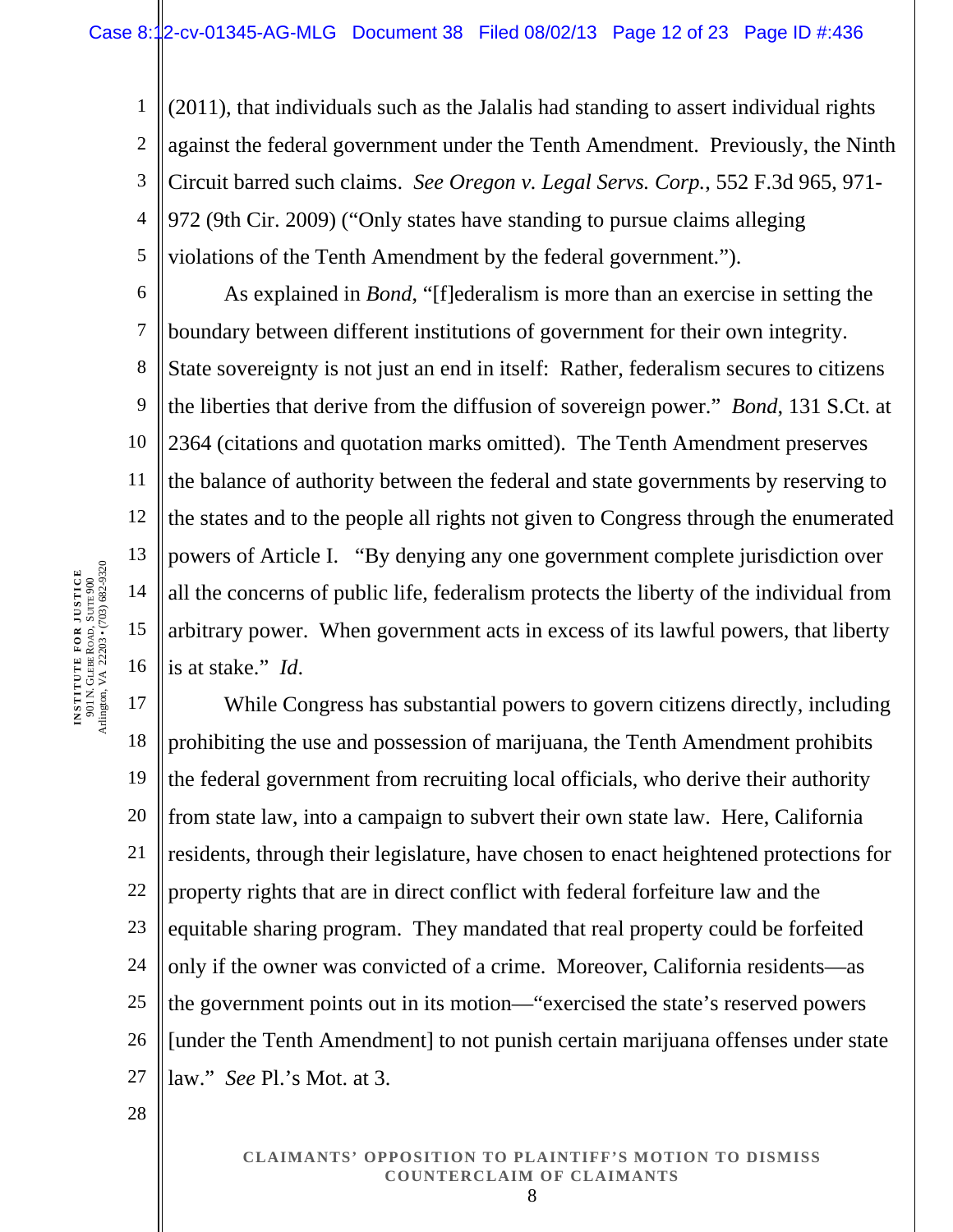1 2 3 4 5 6 7 8 9 10 The state's power to regulate its forfeiture policies, and to have its law enforcement agencies obey those policies and those concerning medical marijuana, are under attack from the equitable sharing program. When federal programs recruit local officials to enforce federal priorities, the Tenth Amendment demands that the "residents of the State retain the ultimate decision" whether their officials participate in the program, *see New York v. United States*, 505 U.S. 144, 168 (1992), and that the decision be made "knowingly," *see South Dakota v. Dole*, 483 U.S. 203, 207 (1987). The terms of the federal equitable sharing program deprive California's legislature and its residents from making such a knowing decision and, therefore, overstep the limits of the Tenth Amendment.

11 12 13 14 15 16 17 18 19 20 21 22 23 The choice to receive equitable sharing funds resides entirely in the Anaheim Police Department.<sup>3</sup> These executive officials, and not the state legislature, are given the unilateral power to determine whether they will participate in the federal program. Further, the funding that the Anaheim Police Department receives under the program is restricted such that it "shall not be used to replace or supplant" money appropriated to the police department by the State of California or Anaheim city council.<sup>4</sup> Simply put, the equitable sharing program gives local law enforcement officers the unilateral power to receive funding from the federal government in exchange for pursuing federal law enforcement priorities at the expense of polices established by state law. The equitable sharing program therefore, deprives the residents of California, or their legislature, from making a knowing and voluntary choice to participate in that program, as required by the Tenth Amendment.

24

28  $^{4}$  *Id.* at 22.

<sup>25</sup>  $\overline{a}$ <sup>3</sup> *See* U.S. Department of Justice, *Guide to Equitable Sharing for State and Local Law Enforcement Agencies* 3,

<sup>26</sup> 27 http://www.justice.gov/usao/ri/projects/esguidelines.pdf (last visited, August 1, 2013).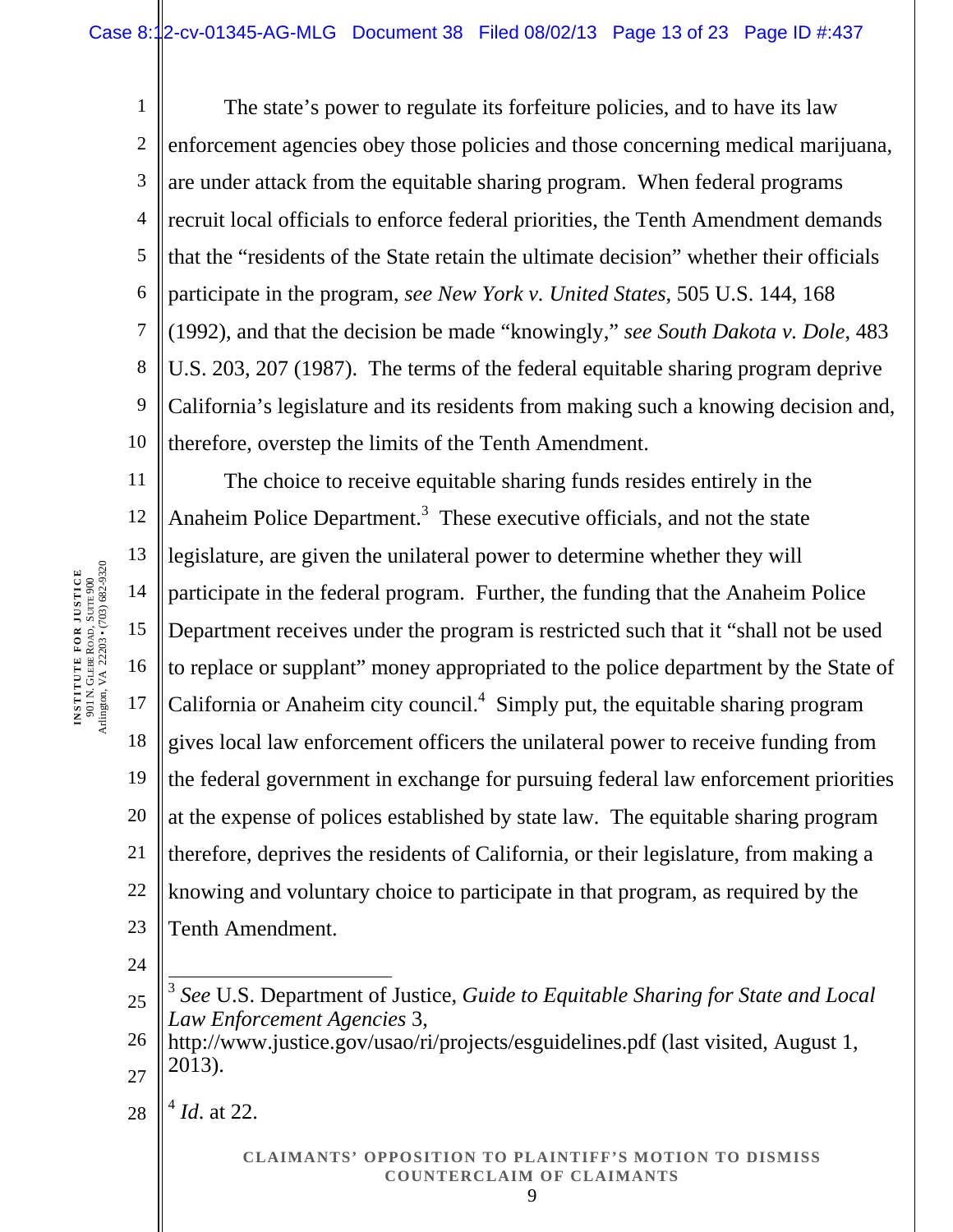1 2 3 4 5 6 7 8 9 10 11 12 The government erroneously believes that the Jalalis' Tenth Amendment claim is barred by precedent and subject to dismissal pursuant to Fed. R. Civ. P. 12(b)(1) for lack of subject matter jurisdiction. Its mistaken belief arises because it likens the Jalalis' claim to the Tenth Amendment claims made and decided by the cases *Gonzales v. Raich*, 545 U.S. 1 (2005) ("*Raich*") and *Raich v. Gonzales*, 500 F.3d 850 (9th Cir. 2007) ("*Raich II*"). *See* Pl.'s Mot. at 7 ("Plaintiffs' description of their claim is essentially identical to that which the *Raich* plaintiffs asserted, and which the Ninth Circuit rejected—that is, that state law can somehow provide a superior right to violate federal law."). The claims made by the plaintiff in *Raich* were, although also premised on the Tenth Amendment, completely different from the claim made by the Jalalis, and no other case cited by the government even suggests that the Jalalis' claim is foreclosed by precedent.

13 14 15 16 17 18 19 20 21 22 23 24 The *Raich* cases involved an alleged right of a qualified patient under state law to possess and use marijuana for medical purposes. A Tenth Amendment argument was raised to the effect that the federal prohibition on marijuana could not be enforced by federal law enforcement officials where state law allowed the drug's use. *Raich* and *Raich II* settled those questions, holding that federal law was supreme and that the federal government had authority under its commerce power to enforce the federal prohibition, even in states that did not criminalize marijuana. The Jalalis' claim, by contrast, does not argue any right to use or possess marijuana and does not contest the commerce power of the federal government to regulate marijuana. Rather, the Jalalis challenge the limits of the *federal civil forfeiture power* and, particularly, the power to use state officials to engage in forfeitures allowed under federal law and prohibited by state law.

25 26 27 28 Through specific allegations, the Jalalis state a claim that the federal government's use of the federal equitable sharing program and its recruitment of Anaheim officials to subvert California state law violate the Tenth Amendment. According to the Answer and Counterclaim, the equitable sharing program is used

> **CLAIMANTS' OPPOSITION TO PLAINTIFF'S MOTION TO DISMISS COUNTERCLAIM OF CLAIMANTS**  10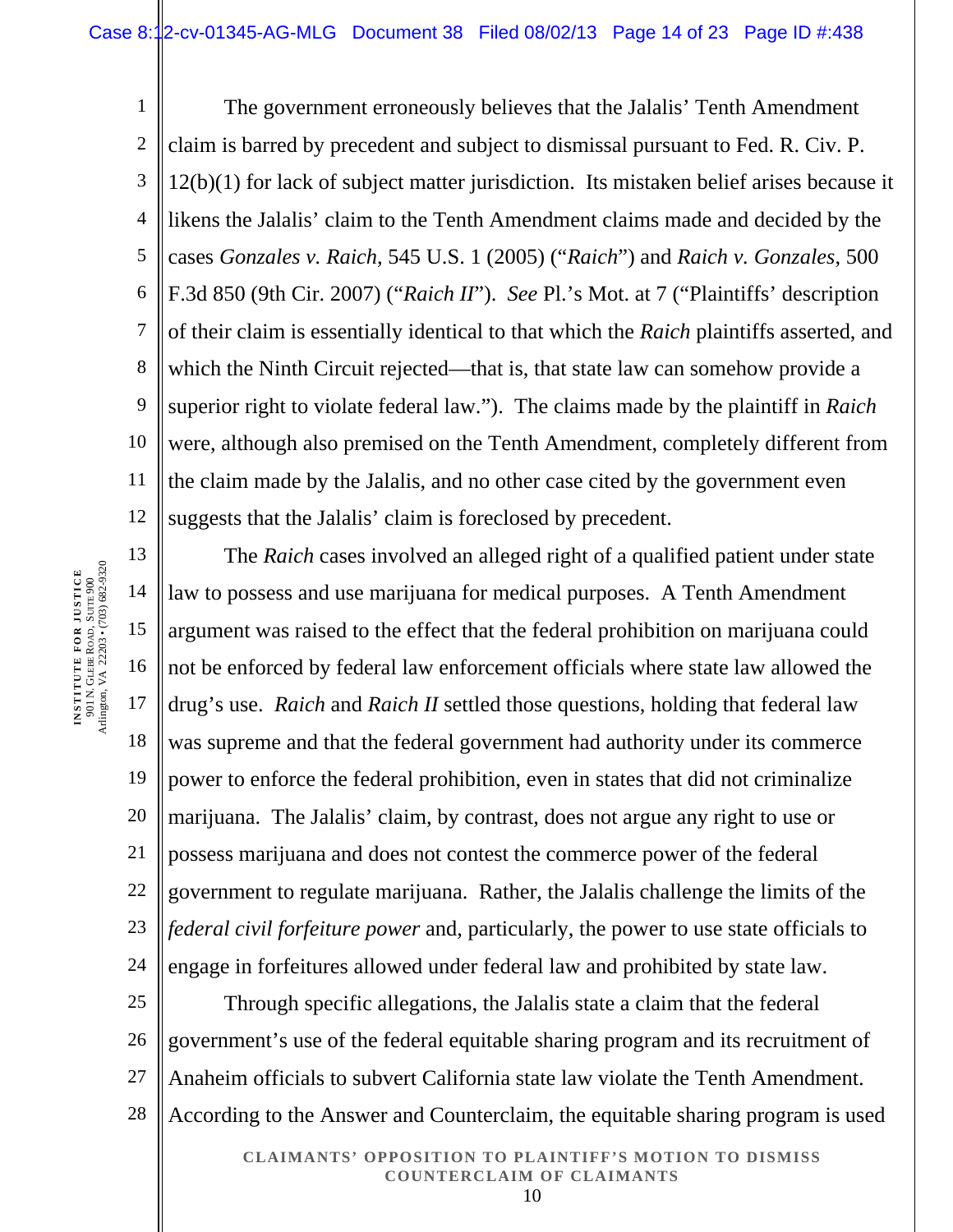1 2 3 4 5 6 7 8 9 10 11 12 13 14 by the federal government to "compensate local law enforcement officers [to] advance *federal law enforcement priorities*." Answer and Counterclaim at 7 (italics added). The Jalalis' further state that "local authorities requested the assistance of California prosecutors to take similar action against the property, but were denied." *Id.* at 11. The pleadings allege that "local government officials, including Anaheim police officers, were directly involved in the federal government's investigation of the Jalalis' property, even though doing so placed those local government officials and police officers in direct violation of California law." *Id*. It is alleged that financial incentives are offered to those officials by the federal government. *Id*. Finally, the Jalalis' allege that the equitable sharing program: violates the Tenth Amendment because it encourages local officials to subvert state law. California cities are creatures of state law and the authority of local law enforcement officials is prescribed by state law.

California explicitly permits the sale of medical marijuana and specifically prohibits the use of real property forfeiture where the property owner is not convicted of a crime. The equitable sharing program, however, allows local law enforcement agencies to benefit from forfeitures that they are prohibited from pursuing and could not accomplish under state law.

*Id.* at 7.

21 22 23 24 25 26 27 28 The government asks the Court to disregard the Jalalis' specific claims and decide that because this case and *Raich* involve marijuana and Tenth Amendment claims in some way, the Jalalis' claim must be dismissed pursuant to Fed. R. Civ. P. 12(b)(1) for lack of subject matter jurisdiction. The government is simply mistaken. The Jalalis' present a different Tenth Amendment claim than any raised by the *Raich* cases and one that has not been heard by either the Supreme Court or the Ninth Circuit. The Jalalis have sufficiently pled that cause of action, entitling them to a hearing on the merits.

15

16

17

18

19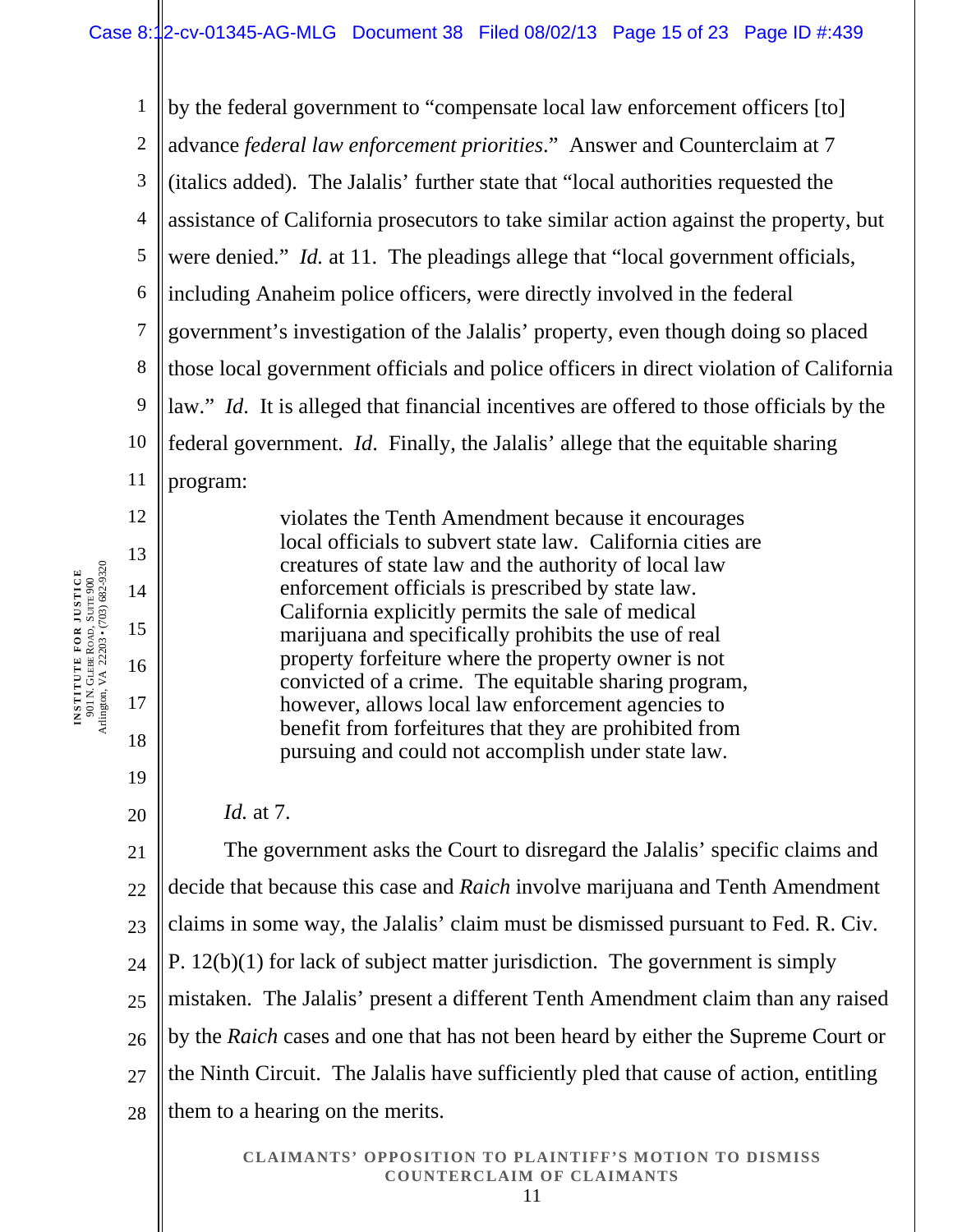1

2

10

11

12

13

14

15

16

# **B. The forfeiture of the Jalalis' property violates their Fifth Amendment due process rights.**

3 4 5 6 7 8 9 The Supreme Court has said that "[t]he Due Process [Clause] protect[s] individuals from sanctions which are downright irrational." *Hudson v. United States*, 522 U.S. 93, 103 (1997). To pass constitutional muster, there must be a meaningful relationship between legitimate governmental ends and the means used by the government to achieve them. "The touchstone of due process is the protection of the individual against arbitrary action of government." *Wolff v. McDonnell*, 418 U.S. 539, 558 (1974).

In this case, the government seeks to impose the most draconian deprivation of property possible—forfeiture—without charging, let alone convicting, the property owner of any crime, while turning a blind eye to the actual perpetrators of the conduct giving rise to forfeiture. The campaign presently being waged by the U.S. Attorney in this district is an unprecedentedly aggressive use of that forfeiture power. The government's action seeks the most severe punishment for the party least responsible for the conduct underlying the forfeiture.

17 18 19 20 21 22 23 24 25 26 Due process protections are particularly important in forfeiture cases, in which the law is "strictly construed against the government." *United States v. \$191,910 in U.S. Currency*, 16 F.3d 1051, 1068 (9th Cir. 1994) ("the burden on the government to adhere to procedural rules should be heavier than on claimants" in forfeiture actions); *see also United States v. One 1936 Model Ford V-8 De Luxe Coach*, 307 U.S. 219, 226 (1939) ("forfeitures are not favored"). This is because civil forfeitures "impose 'quasi-criminal' penalties without affording property owners all of the procedural protections afforded criminal defendants." *\$191,910* at 1069 (citing *United States v. Riverbend Farms, Inc*., 847 F.2d 553, 558 (9th Cir. 1988)).

27 28 Through specific allegations, the Jalalis' Answer and Counterclaim states a claim that the federal government's attempt to take their property is an

> **CLAIMANTS' OPPOSITION TO PLAINTIFF'S MOTION TO DISMISS COUNTERCLAIM OF CLAIMANTS**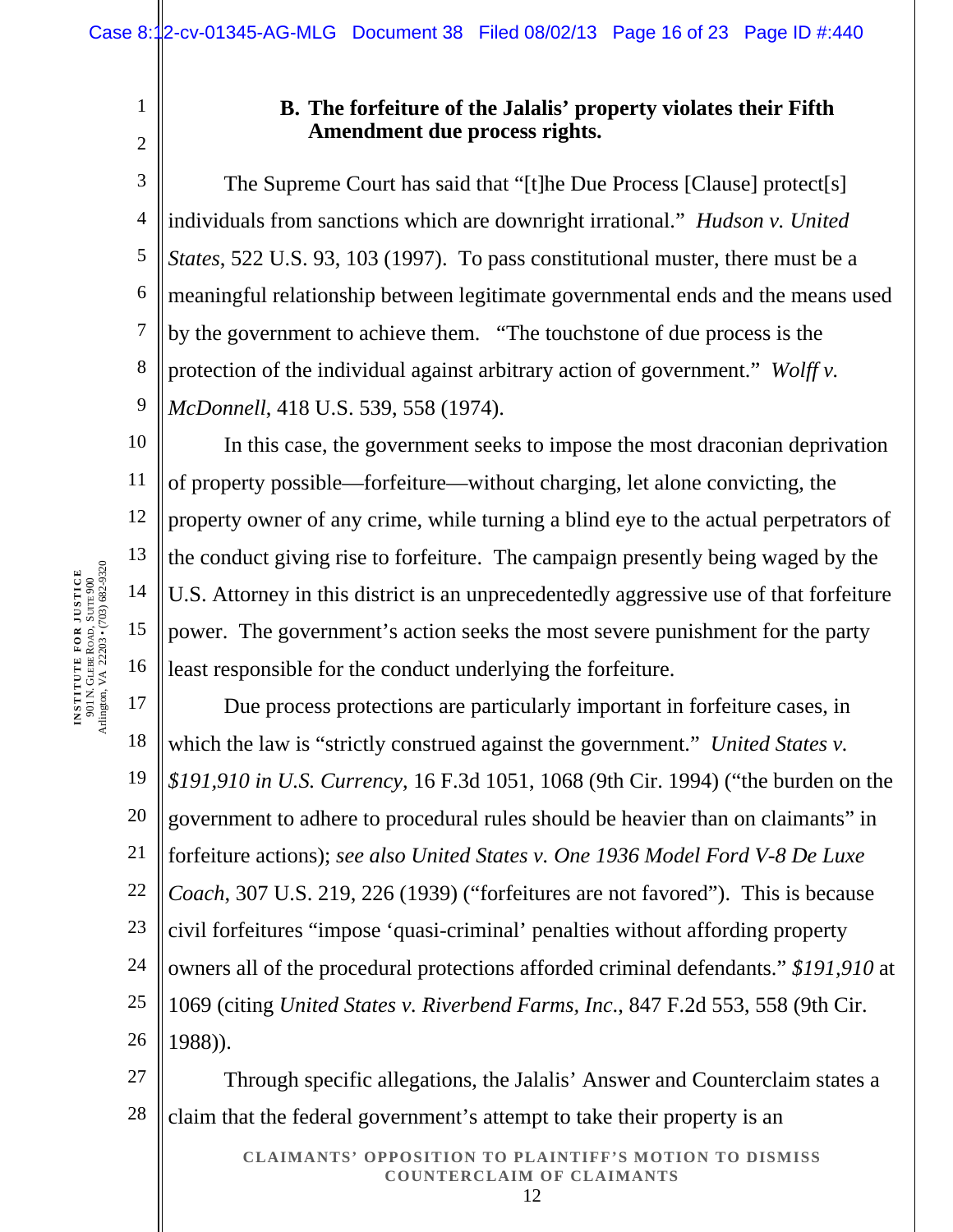1 2 overreaching, arbitrary application of 21 U.S.C. § 881(a)(7) that violates their due process rights.

3 4 5 6 7 8 9 10 11 12 13 14 The government argues that this claim should be dismissed because several cases have found that there is no fundamental right to use or possess marijuana. Pl.'s Mot. at 8-9. The Jalalis' assert no such right, however, because their due process claim concerns not marijuana but the arbitrary and irrational application of the federal forfeiture statute, 21 U.S.C. § 881(a)(7), against their property. The Jalalis' Answer and Counterclaim alleges that "there is a constitutionally insufficient fit between [the government's purported] end" of enforcing the Controlled Substances Act "and civil forfeiture of their property pursuant to pursuant to [Section 881]." Answer and Counterclaim at 7. This claim is again one of first impression and the government cites no cases, apart from those inapposite cases involving an alleged right to use marijuana, to support its motion to dismiss the claim.

15 16 17 18 19 20 21 22 23 24 25 26 27 28 While the government seeks the forfeiture of a commercial building worth \$1.5 million from the Jalalis for having rented a small portion of its space to medical marijuana dispensaries that were operating within the bounds of California law, the Jalalis allege that the government has "shown no interest in prosecuting either the operators or patients" of those dispensaries. *Id*. at 5. The pleadings, moreover, allege that Mr. Jalali understood the statements and the behavior of the city, state, and federal government to mean that he was free to lawfully rent space to medical marijuana dispensaries operating in compliance with state law. *Id.* at 5- 6. The pleadings allege that the federal government's policy has been to "not prosecute cases concerning medical marijuana where state law had made the use and sale of medical marijuana legal." *Id*. at 5. The Jalalis further allege that they have "no direct involvement in the operation of any medical marijuana dispensary," and also that the United States has turned "a blind eye to the activities of medical marijuana dispensaries, their patients, and even the activities of the City

> **CLAIMANTS' OPPOSITION TO PLAINTIFF'S MOTION TO DISMISS COUNTERCLAIM OF CLAIMANTS**  13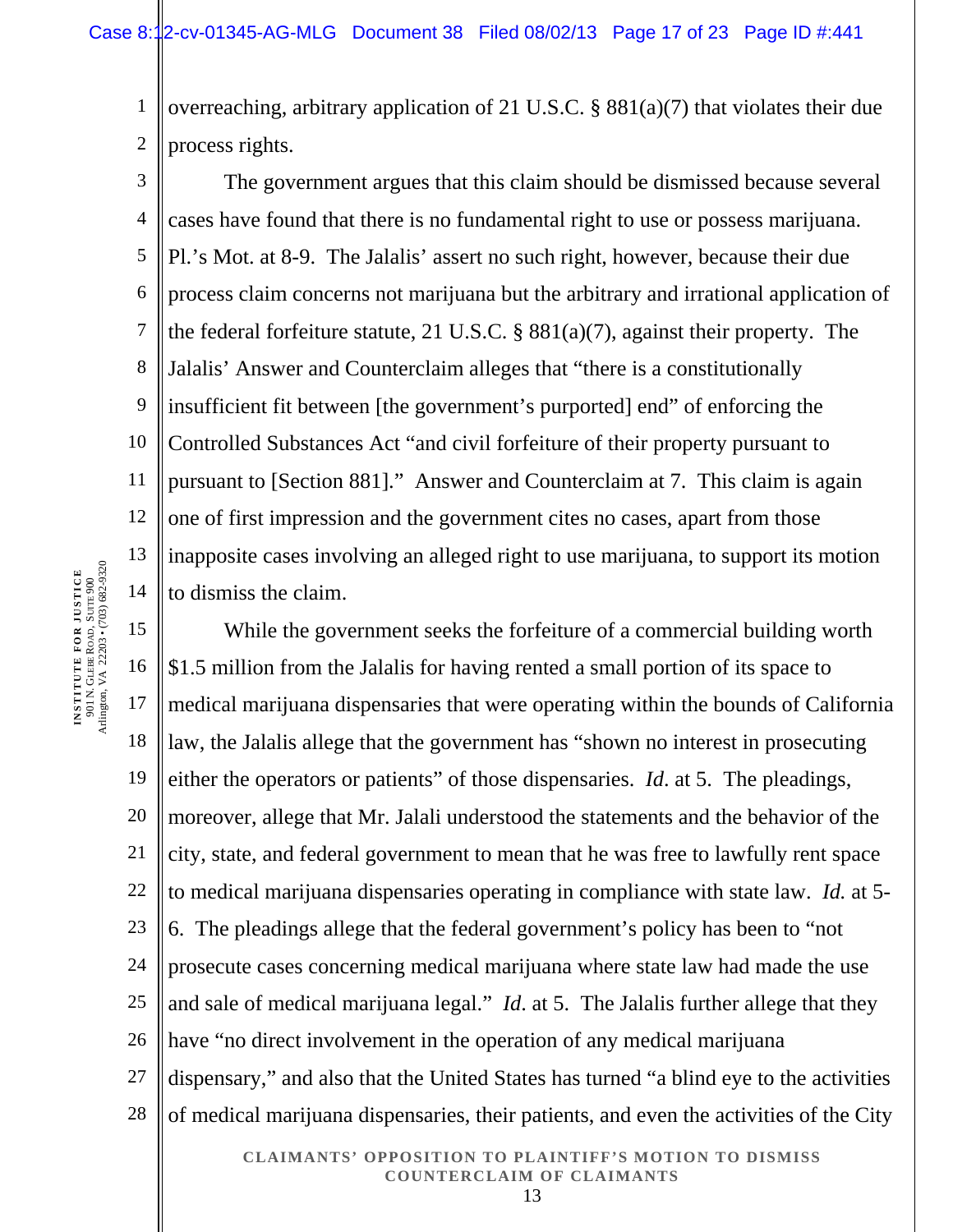1 2 3 4 5 6 7 8 9 10 11 12 13 of Anaheim, which continues to profit from a well-publicized, massive marijuanarelated event operating in the city-owned convention center each year." *Id*. at 6. The Answer and Counterclaim also makes clear that Mr. Jalali took prompt and complete action to terminate any illegal use of his property by others after becoming aware of the federal government's view that his medical marijuana dispensary tenant was violating federal law. In short, the government's application of Section 881 metes out the harshest penalty against the least blameworthy party associated with the conduct alleged by the government to give rise to the forfeiture. *Id.* "Having failed to notify [a property owner] that he had a significant problem, and having failed to take any steps to advise him on what to do, the Government's resolution of the crime problem should not be to simply take his Property." *See United States v. 434 Main Street*, Civ. A. No. 09-11635-JGD, 2013 WL 308981\* at 27 (D. Mass. Jan. 24, 2013).

14 15 16 17 Forfeiture of the Jalalis' property is an overreaching application of Section 881, which violates due process. Despite the government's contentions, the Jalalis' pleadings sufficiently allege this due process claim and it deserves to be heard on the merits.

# **III. The Counterclaim Sufficiently Alleges That the United States' Forfeiture Action Violates the Jalalis' Rights under the Civil Asset Forfeiture Reform Act of 2000.**

21 22 23 24 25 26 27 28 In addition to making Tenth and Fifth Amendment claims, the Jalalis allege one statutory claim seeking relief under CAFRA. Answer and Counterclaim at 13. Although the government objects to this claim as "incomprehensible," Pl.'s Mot. at 11, the Answer and Counterclaim sufficiently alleges that the government's actions in filing this forfeiture case violate two sections of CAFRA, namely 18 U.S.C. §§ 983(c) and (g). Section 983(c) prohibits property from being forfeited unless it has a "substantial connection" to felony conduct giving rise to the forfeiture; Section 983(g) prohibits forfeitures that are "grossly disproportionate" to the underlying

> **CLAIMANTS' OPPOSITION TO PLAINTIFF'S MOTION TO DISMISS COUNTERCLAIM OF CLAIMANTS**  14

18

19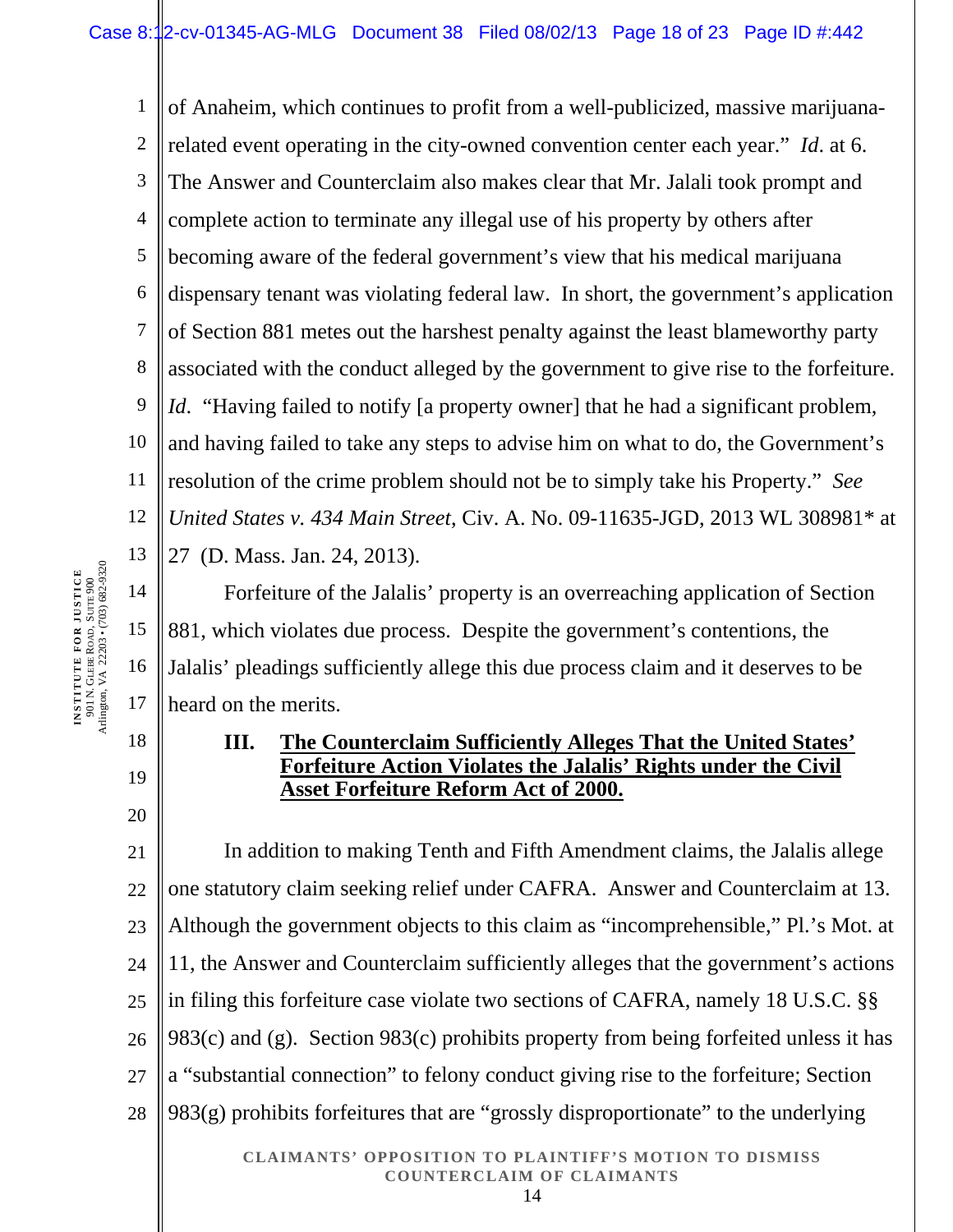1 2 3 4 5 6 conduct. Whether there is a substantial connection between the Jalalis' property and conduct giving rise to forfeiture is a factual question not susceptible to judgment on a motion to dismiss. Whether the forfeiture of the Jalalis' building is grossly disproportionate in light of the Jalalis' conduct and the circumstances surrounding the conduct of third parties is again a question requiring the full consideration of the facts.

# 7 8

## **A. The Jalalis' property is only incidentally connected to conduct giving rise to forfeiture.**

9 10 11 12 13 14 15 16 17 18 19 20 21 22 Other courts have held that the mere fact that "land is the situs of a crime" does not, in and of itself, render it forfeitable as the government contends in this case. *See 434 Main Street,* 2013 WL 308981 at \* 20 (internal quotation marks omitted); *United States v. Two Tracts of Real Property*, 998 F.2d 204, 212 (4th Cir. 1993) ("[W]e twice have rejected[] the notion that simply because land is the situs of crime, it is forfeitable."). The requirement of a substantial connection "is consonant with the congressional intent that the instrumentalities of the drug trade be reached, while ensuring that property only fortuitously connected with drug trafficking be preserved." *United States v. Santoro*, 866 F.2d 1538, 1542 (4th Cir. 1989). Property that does not make prohibited conduct "less difficult or more or less free from obstruction or hindrance" is merely incidentally, not substantially, connected to the conduct giving rise to forfeiture. *See United States v. Schifferli*, 895 F.2d 987, 990 (4th Cir. 1990) (internal quotation marks and citations omitted). The Jalalis' pleadings include many allegations supporting the claim that

23 24 25 26 27 28 their property is not substantially connected to conduct giving rise to forfeiture, within the meaning of CAFRA Section 983(c). The pleadings explain, for instance, that the property was not purchased with any proceeds of drug-related activity. Answer and Counterclaim at 4-5. The pleadings state that the Jalalis immediately evicted a tenant whom they believed was not in full compliance with California's medical marijuana laws. *Id*. at 5. The pleadings state that no one has

#### **CLAIMANTS' OPPOSITION TO PLAINTIFF'S MOTION TO DISMISS COUNTERCLAIM OF CLAIMANTS**  15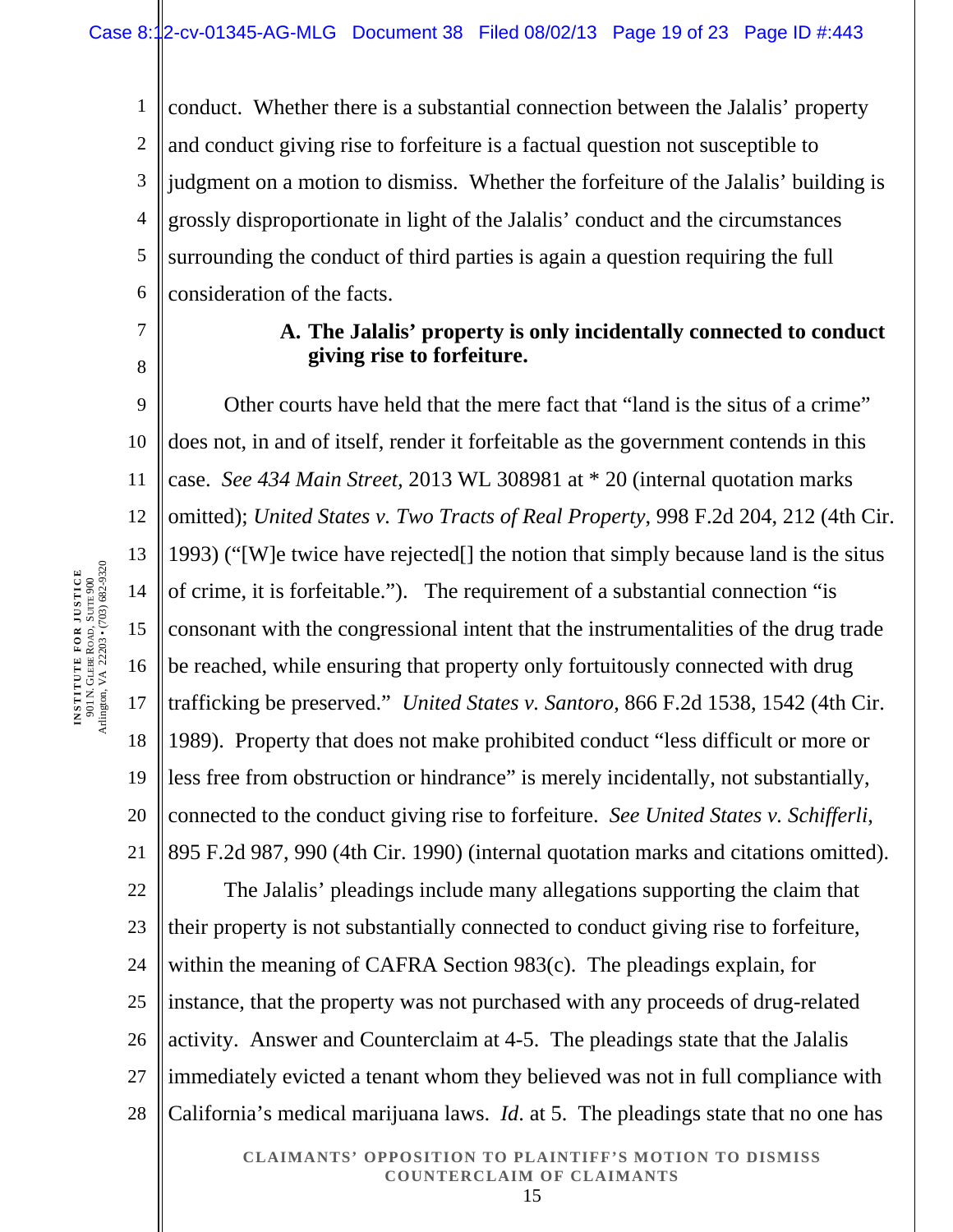1 2 3 ever been arrested at the property for drug-related activity and the Jalalis were never informed by the federal government that it was concerned about any activity at the property until they received notice of the forfeiture action. *Id.* at 5-6.

4 5 6 7 8 9 10 11 12 13 14 15 Moreover, there is no allegation in the government's complaint that any party operating the dispensaries that rented from the Jalalis has any interest in the property. Nothing about the property sets it apart from the dozens of other commercial buildings that rented space to medical marijuana dispensaries in Anaheim during the period at issue in this case, and certainly nothing about the building or the Jalalis' actions made prohibited conduct any less difficult or more or less free from obstruction than other locations in the city. And although the controversy in this case arises because the Jalalis rented space in their building to two medical marijuana dispensaries during the last two years, the greater portion of the building has always been and is presently occupied by more prosaic tenants, including insurance companies, dentists, and administrative business offices. *Id.* at 9.

 These factors render the connection between the Jalalis' office building tenuous and fortuitous, rather than substantial as required by CAFRA.

## **B. The Government's proposed forfeiture is grossly disproportionate to any alleged conduct giving rise to forfeiture by third parties.**

21 22 23 24 25 26 27 28 CAFRA requires the Court to compare proposed forfeitures "to the gravity of the offense giving rise to the forfeiture," in order to eliminate grossly disproportionate seizures. 18 U.S.C. §  $983(g)(2)$ . When examining forfeitures for excessiveness, the Ninth Circuit has explained that in cases where a third party, rather than the property owner, is solely alleged to have committed a crime "which gave rise to forfeitability . . . the culpability of the owner must be considered in the analysis." *United States v. Ferro*, 681 F.3d 1105, 1115 (9th Cir. 2012). The culpability of the Jalalis cannot be adequately considered without a review of facts

> **CLAIMANTS' OPPOSITION TO PLAINTIFF'S MOTION TO DISMISS COUNTERCLAIM OF CLAIMANTS**  16

16

17

18

19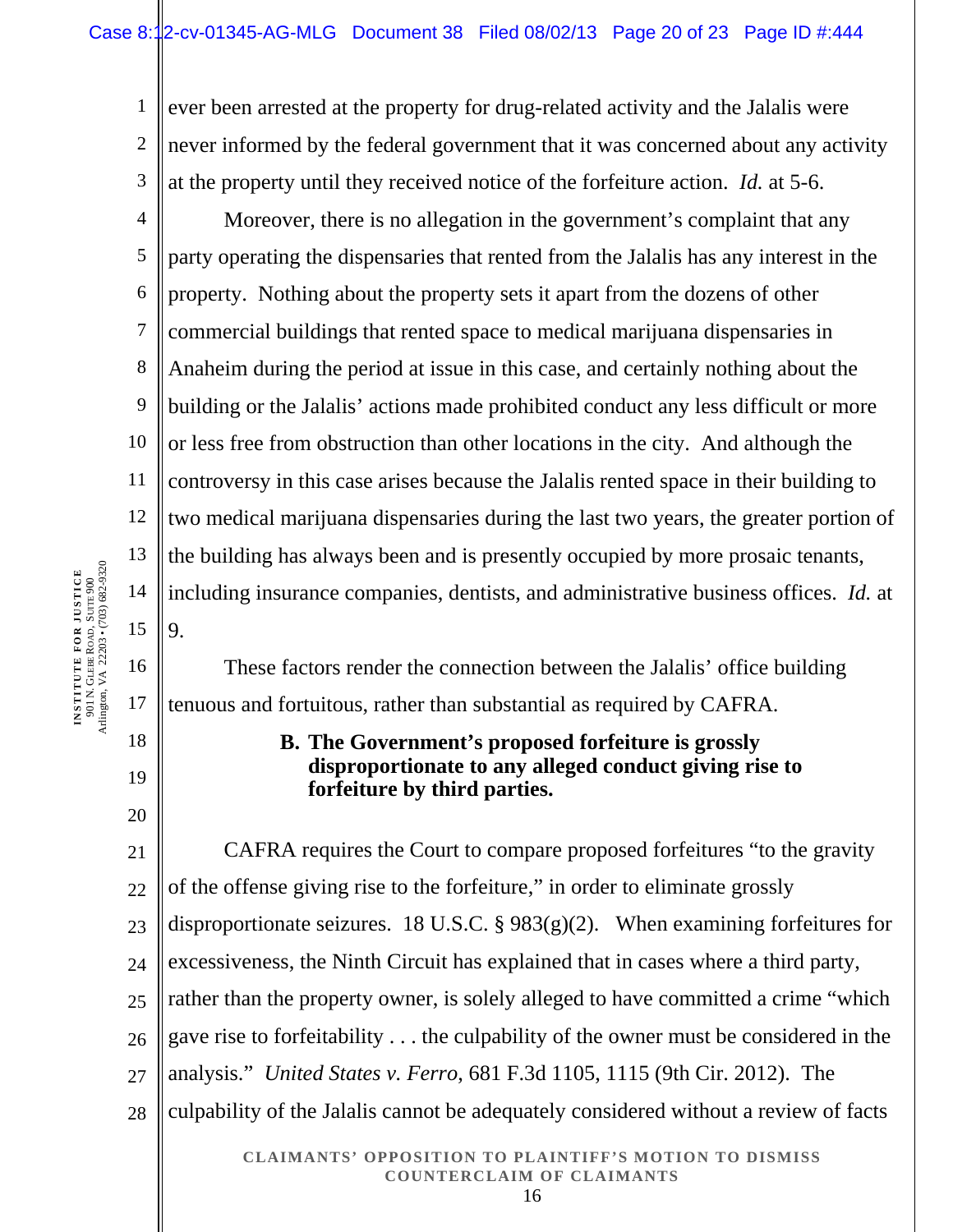1 2 not yet in evidence. It is, therefore, inappropriate to dispose of their statutory counterclaim on a motion to dismiss.

3 4 5 6 7 8 9 10 11 12 The Jalalis' pleadings allege that they have had "no involvement with the dispensaries themselves apart from being landlords." Answer and Counterclaim at 5. They allege a good-faith belief that the operation of the dispensaries on their property was legal. *Id*. at 5-6. The Jalalis state that Mr. Jalali evicted the tenant located on the property at the time of the government's complaint immediately upon receiving that complaint. *Id*. at 5. As noted above, the pleadings also allege that no one has ever been arrested at the property for drug-related activity and the Jalalis were never informed by the federal government that it was concerned about any activity at the property until they received notice of the forfeiture action. *Id.* at 5-6.

In light of these facts, which the Court must accept as true, the Jalalis have sufficiently pled their statutory claim that the forfeiture of their \$1.5 million building is grossly disproportionate to the conduct alleged by the government and that the government's action, therefore, violates [CAFRA]. *See id.* at 13.

#### **CONCLUSION**

For the foregoing reasons, the United States' Motion to Dismiss Counterclaim of Claimants Tony and Morgan Jalali should be denied.

Respectfully submitted this 2nd day of August 2013 by:

## INSTITUTE FOR JUSTICE

**CLAIMANTS' OPPOSITION TO PLAINTIFF'S MOTION TO DISMISS COUNTERCLAIM OF CLAIMANTS**  17 /s/ Lawrence G. Salzman\_\_\_\_\_\_\_\_\_\_\_\_\_\_\_ Lawrence G. Salzman, CA Bar No. 224727 Scott G. Bullock, *pro hac vice*  Justin M. Pearson, *pro hac vice* 901 North Glebe Road, Suite 900 Arlington, VA 22203 Tel: (703) 682 – 9320 Fax: (703) 682 – 9321 Email: lsalzman@ij.org

**INSTITUTE FOR JUSTICE** 901 N. GLEBE ROAD, SUITE 900 Arlington, VA 22203 • (703) 682-9320

13

14

15

16

17

18

19

20

21

22

23

24

25

26

27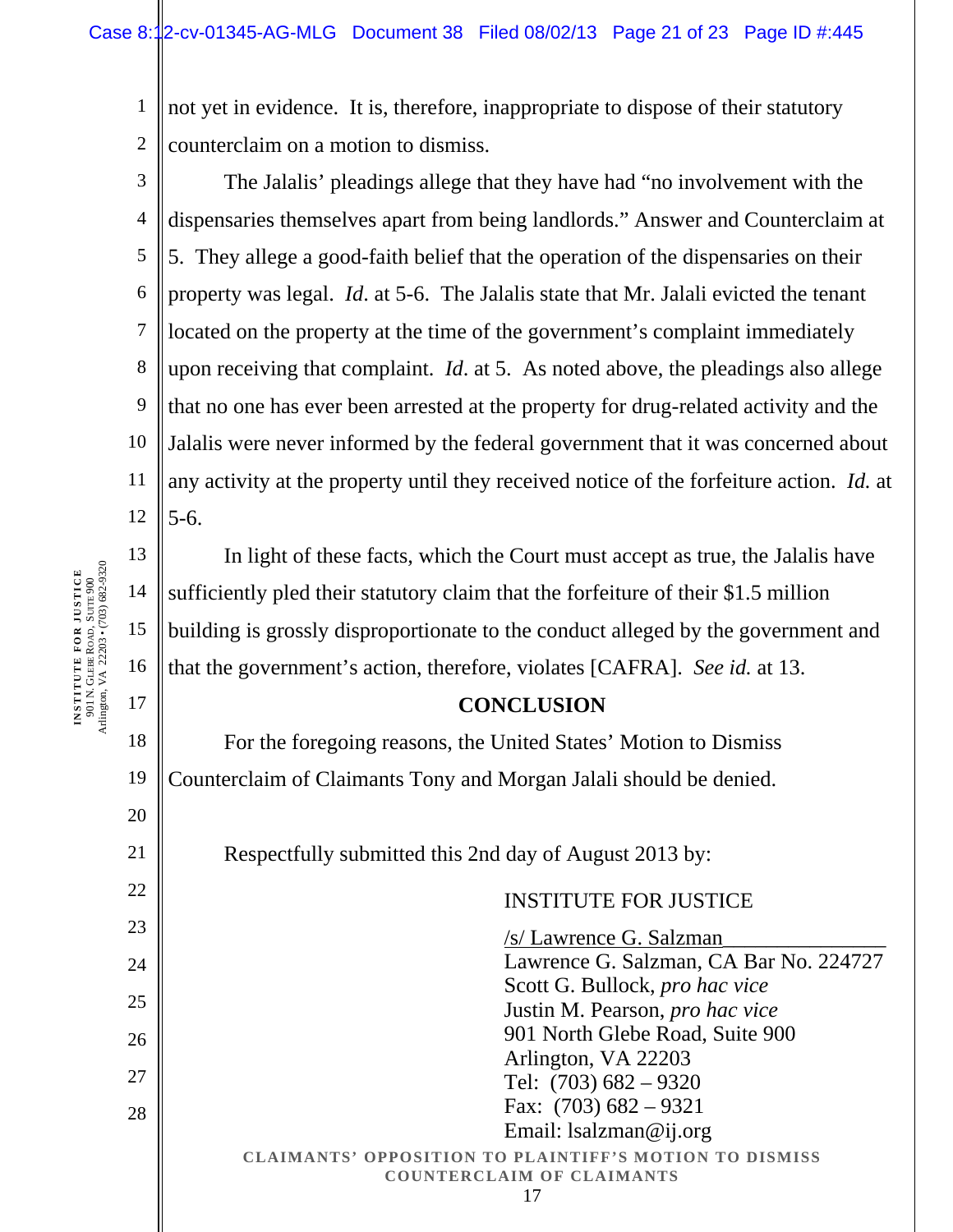#### Case 8:12-cv-01345-AG-MLG Document 38 Filed 08/02/13 Page 22 of 23 Page ID #:446

 sbullock@ij.org jpearson@ij.org Matthew S. Pappas, CA Bar No. 171860 22762 Aspan Street, Suite 202-107 Lake Forest, CA 92630 Tel: (949) 382-1485 Fax: (949) 242-2605 Email: matt.pappas@mattpappaslaw.com

*Attorneys for Claimants/Counter-Claimants*